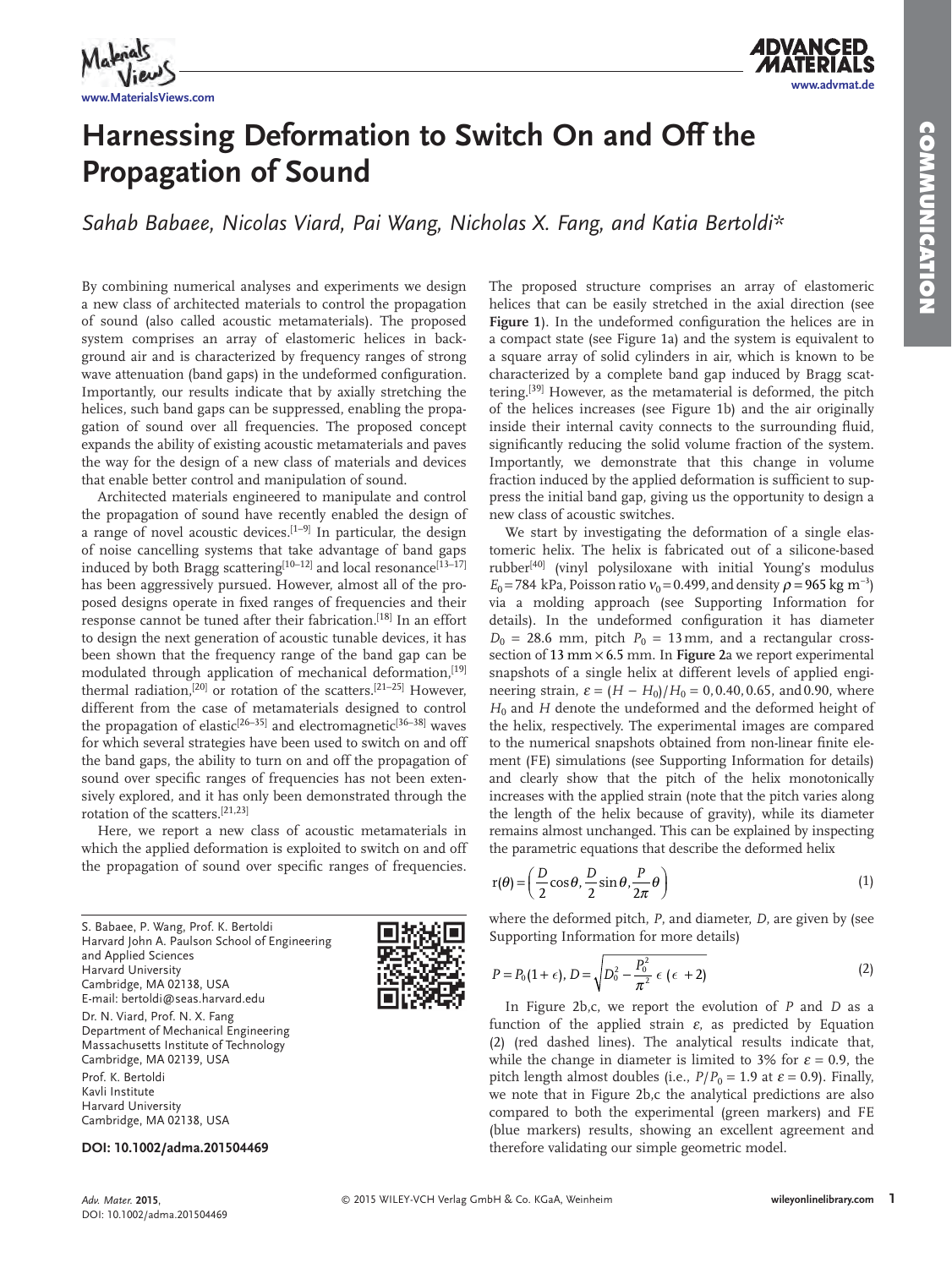

**www.advmat.de**

**ADVANCED** 



**Figure 1.** Acoustic switch. The fabricated acoustic switch comprises a  $6 \times 6$  square array of stretchable helices. a) In the undeformed configuration (i.e.,  $\varepsilon$  = 0.0), the helices are in a compact state and can be regarded as solid cylinders of height  $H_0 = 40$  mm. As a result, the metamaterial is characterized by a frequency range of strong wave attenuation (band gap). b) As the helices are stretched, the solid volume fraction of the metamaterial drops significantly and the band gap is suppressed.

 Focusing on a metamaterial comprising a square array of helices with center-to-center distance  $A_0 = 32.5$  mm, it is easy to see that the large change in pitch induced by the applied strain significantly alters the solid volume fraction of the system. In fact, since here we focus on acoustic waves propagating in the surrounding air, in the undeformed configuration each helix can be considered as a solid cylinder (as the air inside the cavities of the hollow cylinders is not connected to the outside surrounding air) and the solid volume fraction of the metamaterial can be calculated as  $\psi_0 = \pi D_0^2 / (4 A_0^2) = 0.61$ . However, as the metamaterial is stretched, the cylinders transform into helices and the air originally inside their internal cavity connects to the surrounding fluid, reducing the solid volume fraction. In particular, for  $\varepsilon > 0$  the solid volume fraction can be simply obtained as (see Supporting Information for details)

$$
\psi = \frac{\pi (D_0^2 - D_{0,\text{in}}^2)}{4 A_0^2 (\epsilon + 1)},
$$
\n(3)

where  $D_{0,in}$  = 15.6 mm denotes the inner diameter of the helices and we have made use of the fact that the volume of the elastomeric helices is preserved during deformation. In Figure 2d we report the evolution of  $\psi$  as a function of  $\varepsilon$ . The results indicate that at first, as the helices are slightly stretched,  $\psi$  immediately reduces from 0.61 to 0.41 and then gradually decreases to reach 0.22 as  $\varepsilon$  rises to 0.9. Importantly, we expect this change in  $\psi$  to have a profound impact on the propagation of sound,

as it is well known that the size of the acoustic band gap for an acoustic metamaterial significantly depends on the solid volume fraction.<sup>[41]</sup>

 Next, we numerically investigate the propagation of sound waves through the acoustic metamaterial at different levels of applied deformation. For this set of simulations we assume the metamaterial to be infinite and use a prismatic unit cell of size  $A_0 \times A_0 \times P_0$  in the undeformed configuration. The analysis consists of two steps: (i) we first build a 3D model of the helix (comprising only one loop), mesh it using solid element (Abaqus element type C3D10M with seed size of 1 mm), apply periodic boundary conditions along the axial direction, and deform it by applying a strain  $\varepsilon$ ; (ii) we then change the elements of the deformed helix into acoustic elements (Abaqus element type AC3D10M), mesh also the surrounding air in the unit cell using the same type of elements (for the air we assume density  $\rho_{\text{air}} = 1.2 \text{ kg m}^{-3}$  and speed of sound  $c_{\text{air}} = 343 \text{ m s}^{-1}$ , and finally calculate the dispersion relation by using frequency domain analyses (see Supporting Information for more details). Note that, since in this study we only focus on waves propagating in the plane perpendicular to the axis of the helices, the dispersion diagrams are constructed considering wave vectors lying in that plane.

 In **Figure 3** a,b we show the dispersion relations calculated for the undeformed ( $\varepsilon$  = 0; Figure 3a) and highly deformed ( $\varepsilon$  = 0.9; Figure 3b) metamaterials. At  $\varepsilon = 0$ , a wide complete band gap is found at  $f = 4.64 - 7.28$  kHz (highlighted as the blue-shaded area in Figure 3a), so that sound waves within this frequency range are not expected to propagate through the system. However, as the deformation is progressively increased, this band gap is found to monotonically reduce its width (see Figures S5 and S6, Supporting Information), and at  $\varepsilon = 0.9$  it is fully closed (Figure 3b).

To confirm the numerical predictions, we experimentally test the dynamic response in GX direction of an acoustic metamaterial consisting of 36 stretchable helices arranged in a  $6 \times 6$ square lattice with the center-to-center distance,  $A_0 = 32.5$  mm. In order to stretch all the helices simultaneously and to immobilize them at the strain level of interest, we use a fixture made of acrylic plates and nylon bolts/nuts (see Figure 1). Moreover, 2 inch thick closed-cell foam plates are placed all around the sample to acoustically insulate it from the spurious reflections and create homogeneous boundaries all around the sample (see Figure S2, Supporting Information). Acoustic waves through air are then excited by an array of five identical loudspeakers (Vifa OT19NC00-04, 3/4 in. diameter) placed along one face of the sample and the amplitude of the scattered pressure waves is recorded by a microphone and preamplifier (model 378B02, PCB Piezotronics) mounted on the opposite face. Note that the propagation of sound in air through the acrylic plates surrounded by foams without the helices is also recorded and that, to reduce the effect of boundaries, the normalized transmission spectrum is computed as 20  $\log_{10} || \hat{\phi}(f)/\hat{\phi}_{\text{air}}(f) ||$ , where  $\hat{\phi}(f)$  and  $\hat{\phi}_{\text{air}}(f)$  are the Fourier transforms of the transmission through the sample and air, respectively (see Supporting Information for details). Finally, it is important to point out that in order to minimize the effect of sound waves propagating along the axial direction of the helices and to better approximate the conditions considered in our numerical simulations (where we only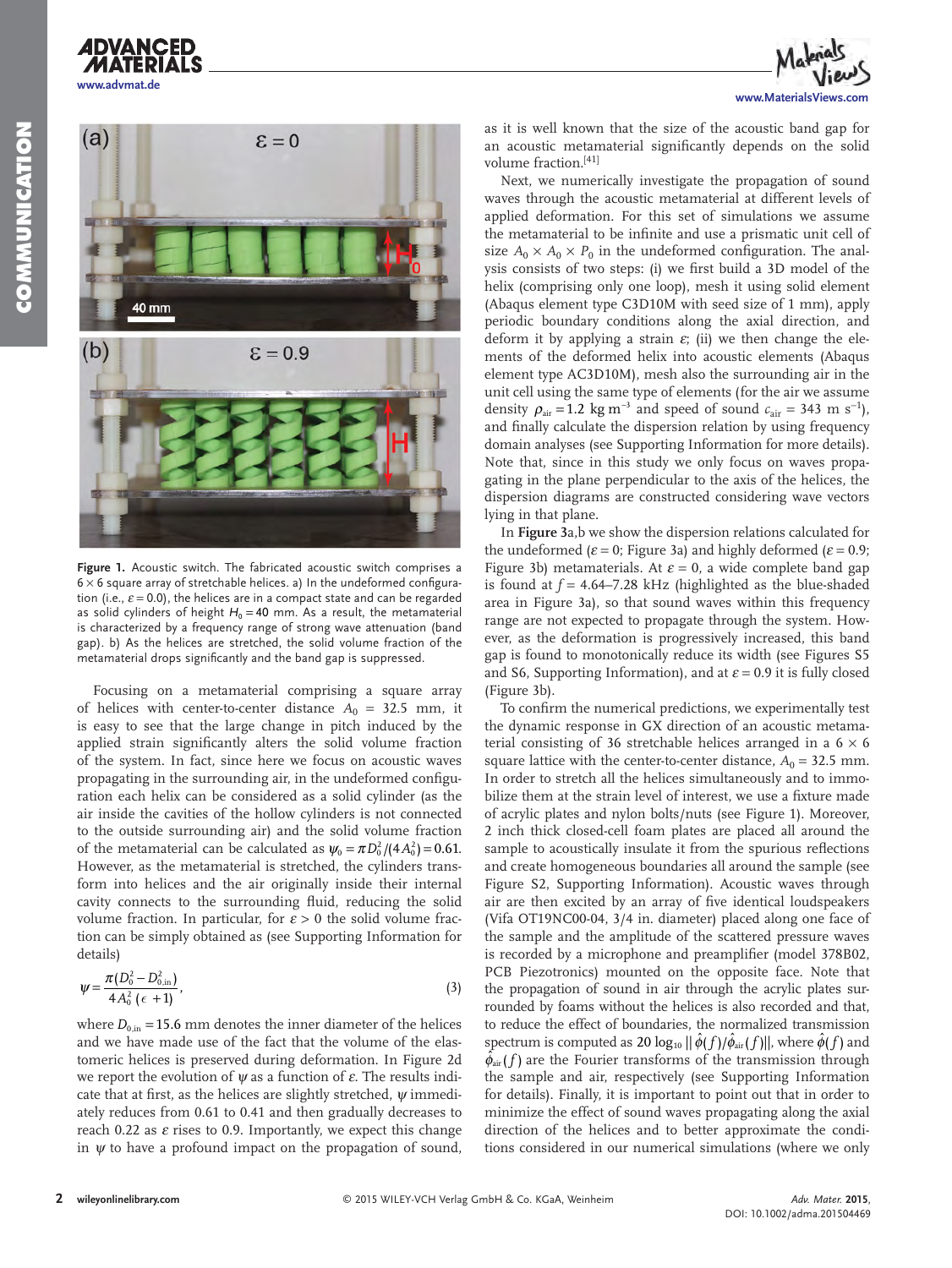

 $E = 0.90$ 



 $\epsilon = 0.65$ 

**Figure 2.** Deformation of the helices. a) Experimental (green samples) and numerical (blue models) images of a single helix at different levels of applied strain,  $\varepsilon = 0, 0.40, 0.65,$  and 0.90. *P*<sub>0</sub> and *D*<sub>0</sub> are the pitch length and outer diameter of the helix, respectively, at  $\varepsilon = 0$ . Evolution of b) pitch length, *P*, c) outer diameter, *D* , and d) solid volume fraction, ψ, as a function of the applied strain. Analytical predictions (red dashed line) are compared to both experimental (green markers) and numerical (blue markers) results.

take into account waves propagating in the plane perpendicular to the axis of the helices), the initial height of the metamaterial  $(H<sub>0</sub> = 40$  mm) is chosen to be approximately equal to the minimum wavelength of excitation during the experiment (38 mm at 9 kHz).

 The transmission spectra of sound waves through the sample, measured at  $\varepsilon = 0$  and 0.9, are reported as green lines in Figure 3c,d, respectively. In the undeformed configuration, we find that the transmission is characterized by a drop of  $\approx$ 30 dB for  $f = 2.75 - 7.40$  kHz (Figure 3c), in close agreement with the numerical results for the corresponding infinite structure. In fact, the dispersion relation for the undeformed system reported in Figure 3a not only indicates the presence of a complete (i.e., for all directions) band gap for *f* = 4.64–7.28 kHz, but also shows that in GX direction the frequency range of strong wave attenuation is significantly wider  $(f = 2.90 - 7.28$  kHz). Differently, for  $\varepsilon = 0.9$  the acoustic waves with frequency in the range  $f = 2.75 - 7.40$  kHz are found to propagate through the material (i.e., the transmission fluctuates around 0 for this range of frequency; see Figure 3d), confirming that the proposed metamaterial can be utilized as an acoustic switch whose response is controlled by the applied deformation. Finally, we also note that in the highly stretched structure ( $\varepsilon = 0.9$ ) a drop of ≈20 dB in transmission is found at *f* = 8–9 KHz (Figure 3d), in correspondence of the band gap in GX direction at *f* = 7.55–9.00 kHz observed in the corresponding dispersion relation (see Figure 3b).

 Having demonstrated that the applied deformation can be exploited to design acoustic switches, we now show that the response of the system is robust. To this end, we numerically investigate the effect of both arrangement of the helices and their geometry on propagation of sound. In **Figure 4** a we report the evolution of the band gaps frequencies as a function of the applied strain for a triangular arrangement of the helices with the same geometry as those shown in Figure 1 (i.e.,  $D_0 = 28.6$  mm,  $P_0 = 13$  mm and rectangular cross-section of 13 mm  $\times$  6.5 mm). For a triangular array with centerto-center distance  $A_0 = 32.5$  mm, we find a complete band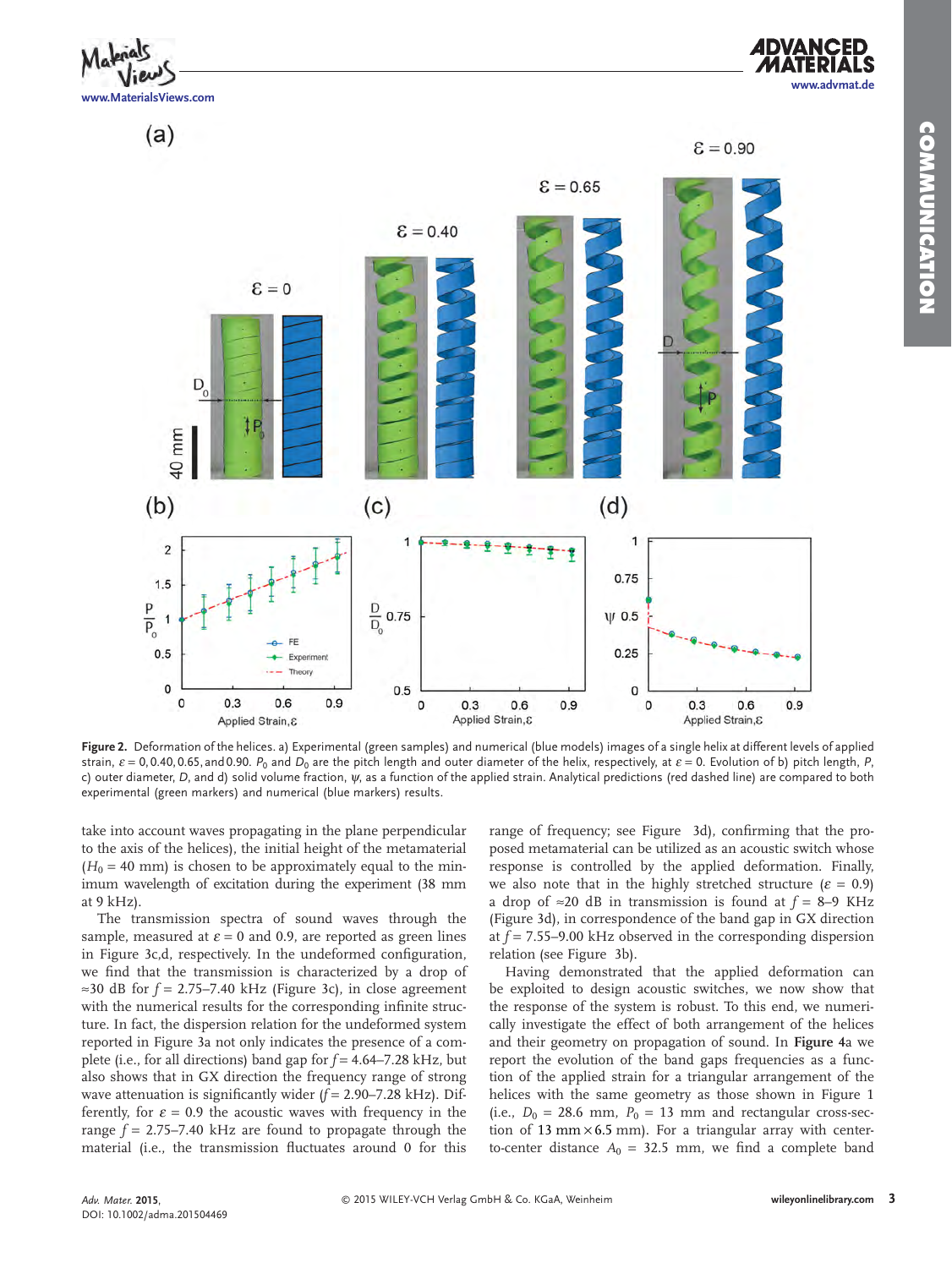## **ADVANCED www.advmat.de**





**Figure 3.** Propagation of sound through the metamaterial at different levels of applied deformation. a,b) Dispersion relations and c,d) experimentally measured transmission spectra for acoustic waves propagating along the GX direction. Results are shown for (a,c) the undeformed configuration ( $\varepsilon$  = 0) and (b,d) the stretched configuration ( $\varepsilon$  = 0.9).

gap at  $f = 9.0 - 10.5$  kHz in the undeformed configuration  $(\varepsilon = 0.0)$ . Importantly, this gap can be completely suppressed by stretching the system by  $\varepsilon = 1.3$  (see Figure S8 in Supporting Information for details). We also note that the discontinuity of the band gap frequency found at small values of applied strain (i.e.,  $\varepsilon \to 0$ ) is due to the sudden drop in solid volume fraction (from 0.70 to 0.49) that takes place when the metamaterial is slightly stretched. Furthermore, we also systematically investigate the effect of the geometry of the helices on the dynamic response of the resulting metamaterial. In particular, we focus on helices with outer diameter  $D_0 = 28.6$  mm arranged to form a square lattice with center-to-center spacing  $A_0 = 32.5$  mm and perform a series of simulations where we change their crosssectional thickness  $(t=(D_0-D_{0,\text{in}})/2)$  and height  $(h=P_0)$ . The results of this parametric study (reported as a contour map in Figure 4b) demonstrate that we have identified a robust and efficient strategy to switch on and off the propagation of sound. In fact, we find not only that the applied deformation can be harnessed to switch on and off the propagation of sound for all considered configurations, but also that by changing the geometry of the helices the amount of strain needed to fully suppress the band gaps can be tuned. In particular, helices with  $t = 1.6$  mm and  $h = 3.2$  mm are observed to require the lowest applied strain,  $\varepsilon \approx 0.2$ , to suppress the band gap, while, irrespectively of  $h$ , helices with  $t = 14.3$  mm result in the highest value of strain,  $\varepsilon \approx 1.1$ , to fully suppress the band gap (see Figure 4b) and Figure S7, Supporting Information).

 In summary, we demonstrated both numerically and experimentally that deformation in periodic arrays of helices can be intentionally exploited to switch on and off the propagation of the sound. Our results indicate that externally applied tension provides a simple mechanism to significantly alter the solid volume fraction of the system and, consequently, achieve a wide range of tunability for the band gap. Importantly, the transformation of the band gaps is fully reversible and the range of frequencies affected by the applied deformation can be tuned



**Figure 4.** Effect of arrangement of the helices and their geometry. a) Evolution of the band gap frequency, f, as a function of the applied strain,  $\varepsilon$ , for a triangular array (with lattice spacing  $A_0 = 32.5$  mm) of helices with initial outer diameter  $D_0 = 28.6$  mm, pitch  $P_0 = 13$  mm, and rectangular cross-section of  $13 \times 6.5$  mm. The inset shows the evolution of the solid volume fraction as a function of the applied strain. b) Effect of the cross-section dimensions  $h = P_0$  and  $t = (D_0 - D_0)_0/2$  on the amount of strain needed to fully suppress the band gaps  $(\varepsilon_c)$  for a square array of helices with fixed initial outer diameter  $D_0 = 28.6$  mm and lattice spacing  $A_0 = 32.5$  mm.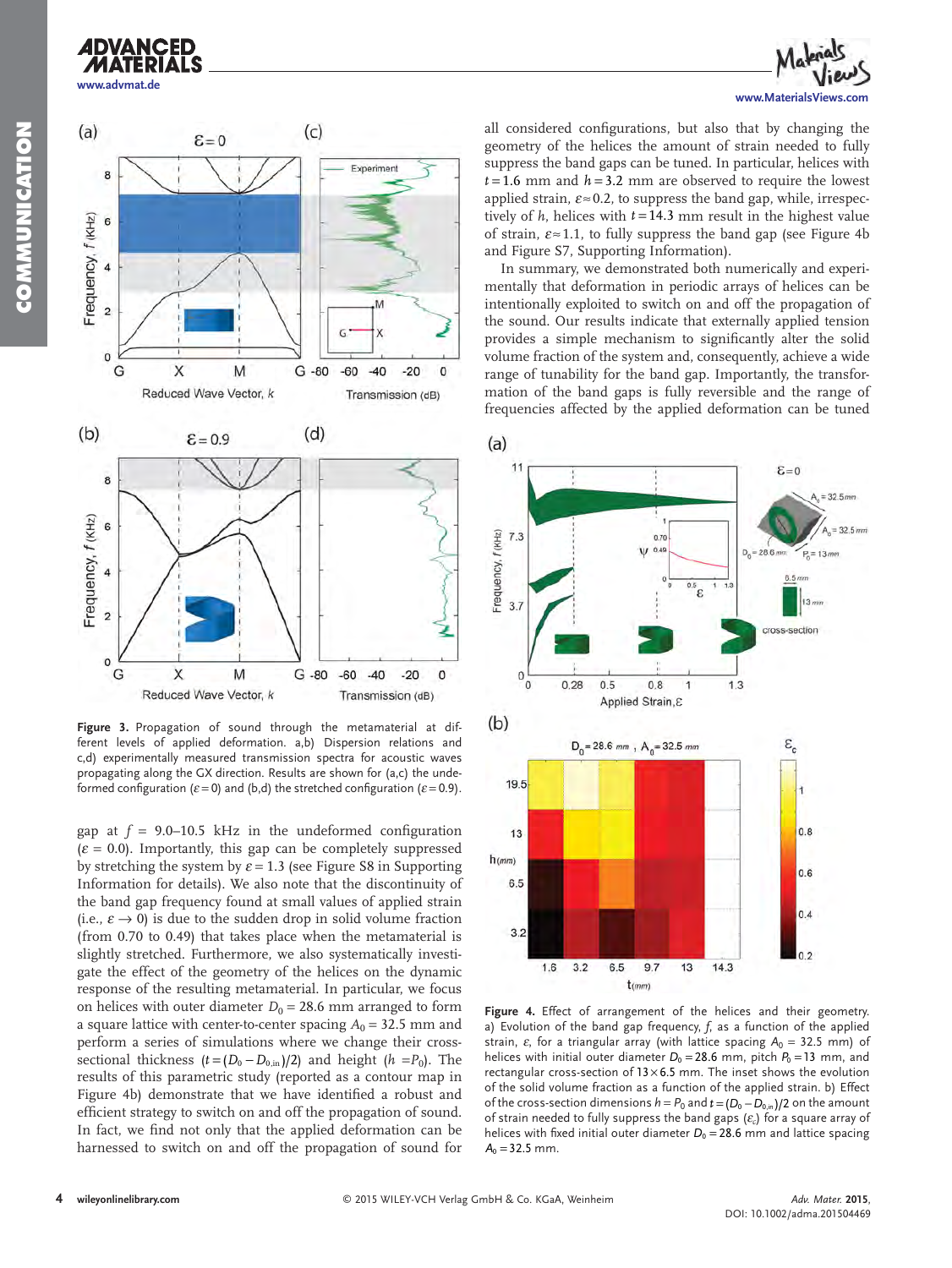**www.advmat.de**



by varying the geometry of the helices. Moreover, although in this study we only demonstrated the concept for an array of vertical helices at the centimeter scale, the proposed design can be applied to more complex arrangements of helices and various length scales, enabling the design of materials and devices to control the propagation of ultrasound (in the case of microscale systems) and intrasound (in the case of macroscale systems) along arbitrary directions. From a practical perspective, the full active control over the propagation of sound in combination with the wealth of different length scales and geometrical designs provides a new class of architected materials with a broad field of applications ranging from switchable wave guides to tunable imaging devices.

#### **Supporting Information**

 Supporting Information is available from the Wiley Online Library or from the author.

#### **Acknowledgements**

 This work was supported by NSF through grant CMMI-1120724. K.B. acknowledges support by Harvard MRSEC through grant DMR-1420570 and NSF through grant CMMI-1149456 (CAREER). N.X.F. acknowledges the financial support by Office of Naval Research, Multidisciplinary University Research Initiative, Grant No. N00014-13-1-0631. The authors are also grateful to Dr. Farhad Javid, Johannes Overvelde, Dr. Jun Xu, Kai Xu, and Dr. Andrew Gross for inspirational discussions and help.

Received: September 11, 2015

Revised: October 16, 2015 Published online:

- [1] L. Zigoneanu, Bi. Popa, S. A. Cummer, *Nat. Mater.* **2014**, 13, 1.
- [2] B. Liang, X. S. Guo, J. Tu, D. Zhang, J. C. Cheng, *Nat. Mater.* 2010, *9* , 989 .
- [3] M. Maldovan, *Nature* **2013**, 503, 209.
- [4] N. Fang, D. Xi, J. Xu, M. Ambati, W. Srituravanich, C. Sun, X. Zhang, *Nat. Mater.* **2006** , *5* , 452 .
- [5] M. H. Lu, C. Zhang, L. Feng, J. Zhao, Y. F. Chen, Y. W. Mao, J. Zi, Y. Y. Zhu, S. N. Zhu, N. B. Ming, Nat. Mater. 2007, 6, 744.
- [6] J. Shi, D. Ahmed, X. Mao, S. S. Lin, A. Lawit, T. J. Huang, *Lab Chip*  **2009** , *9* , 2890 .
- [7] A. Climente, D. Torrent, J. Sánchez-Dehesa, Appl. Phys. Lett. 2012, *100*, 144103.
- [8] A. Climente, D. Torrent, J. Sánchez-Dehesa, Appl. Phys. Lett. 2010, *97* , 104103 .
- [9] L. Sanchis, V. M. Garcia-Chocano, R. Llopis-Pontiveros, A. Climente, R. Martinez-Pastor, F. Cervera, J. Sánchez-Dehesa, Phys. Rev. Lett.  **2013** , *110* , 124301 .
- [10] M. H. Lu, L. Feng, Y. F. Chen, Mater. Today 2009, 12, 34.
- [11] N. Sui, X. Yan, T. Y. Huang, J. Xu, F. G. Yuan, Y. Jing, Appl. Phys. Lett.  **2015** , *106* , 171905 .
- [12] J. Sánchez-Dehesa, V. M. Garcia-Chocano, D. Torrent, F. Cervera, S. Cabrera , *J. Acoust. Soc. Am.* **2011** , *129* , 1173 .
- [13] G. Ma, M. Yang, S. Xiao, Z. Yang, P. Sheng, Nat. Mater. 2014, *13* , 873 .
- [14] J. Mei, G. Ma, M. Yang, Z. Yang, W. Wen, P. Sheng, Nat. Commun.  **2012** , *3* , 756 .
- [15] Z. Liang, M. Willatzen, J. Li, J. Christensen, Sci. Rep. 2012, 2, 859.
- [16] B. M. Assouar, M. Senesi, M. Oudich, M. Ruzzene, Z. Hou, Appl. *Phys. Lett.* **2012** , *101* , 173505 .
- [17] Z. Yang, H. M. Dai, N. H. Chan, G. C. Ma, P. Sheng, Appl. Phys. *Lett.* **2010** , *96* , 041906 .
- [18] O. B. Matar, J. Vasseur, (Ed. P. A. Deymier), Acoustic Metamaterials and Phononic Crystals, Springer-Verlag, Berlin; Heidelberg, Germany,  **2013** .
- [19] Y. Huang, W. Q. Chen, Y. S. Wang, W. Yang, AIP Adv. 2015, *5* , 027138 .
- [20] E. Walker, D. Reyes, M. M. Rojas, A. Krokhin, Z. Wang, A. Neogi, *Appl. Phys. Lett.* **2014** , *105* , 143503 .
- [21] C. Goffaux, J. Vigneron, *Phys. Rev. B* 2001, 64, 075118.
- [22] V. Romero-García, C. Lagarrigue, J. P. Groby, O. Richoux, V. Tournat, *J. Physics D: Appl. Phys.* **2013** , *46* , 305108 .
- [23] F. Wu , Z. Liu , Y. Liu , *Phys. Rev. E* **2002** , *66* , 046628 .
- [24] X. F. Li, X. Ni, L. Feng, M. H. Lu, C. He, Y. F. Chen, *Phys. Rev. Lett.* **2011**, *106*, 084301, .
- [25] S. C. S. Lin , T. J. Huang , *Phys. Rev. B* **2011** , *83* , 174303 .
- [26] L. Airoldi, M. Ruzzene, *New J. Phys.* **2011**, 13, 113010.
- [27] A. Bergamini, T. Delpero, L. D. Simoni, L. D. Lillo, M. Ruzzene, P. Ermanni , *Adv. Mater.* **2014** , *26* , 1343 .
- [28] M. Gei, S. Roccabianca, *IEEE/ASME Trans. Metatron.* **2011**, *16*, 102.
- [29] N. Boechler, J. Yang, G. Theocharis, P. G. Kevrekidis, C. Daraio, *J. Appl. Phys.* **2011** , *109* , 074906 .
- [30] S. Rudykh, M. C. Boyce, *Phys. Rev. Lett.* **2014**, 112, 034301.
- [31] Y. Wang, F. Li, Y. Wang, K. Kishimoto, W. Huang, Acta Mech. Sin.  **2009** , *25* , 65 .
- [32] S. Babaee, P. Wang, K. Bertoldi, J. Appl. Phys. 2015, 117, 244903.
- [33] P. Wang, F. Casadei, S. Shan, J. C. Weaver, K. Bertoldi, Phys. Rev. *Lett.* **2014** , *113* , 014301 .
- [34] D. Mousanezhad, S. Babaee, R. Ghosh, E. Mahdi, K. Bertoldi, A. Vaziri , *Phys. Rev.B* **2015** , *92* , 104304 .
- [35] K. Bertoldi, P. Wang, S. Shan, S. Babaee, *J. Acoust. Soc. Am.* 2014, *135* , 2254 .
- [36] J. H. Lee, C. Y. Koh, J. P. Singer, S. J. Jeon, M. Maldovan, O. Stein, E. L. Thomas, *Adv. Mater.* **2014** , *26* , 532 .
- [37] X. Mao, S. S. Lin, M. I. Lapsley, J. Shi, B. K. Juluri, T. J. Huang, *Lab Chip* **2009** , *9* , 2050 .
- [38] C. Y. Liu, L. W. Chen, *Phys. Rev. B* 2005, 72, 1.
- [39] J. V. Sánchez-Pérez, D. Caballero, R. Martinez-Sala, C. Rubio, J. Sanchez-Dehesa, F. Meseguer, J. Llinares, F. Galvez, Phys. Rev. *Lett.* **1998** , *80* , 5325 .
- [40] S. Babaee, J. Shim, J. C. Weaver, E. R. Chen, N. Patel, K. Bertoldi, *Adv. Mater.* **2013** , *25* , 5044 .
- [41] M. Maldovan, E. L. Thomas, Periodic Materials and Interference Lithography: for Photonics, Phononics and Mechanics, Wiley-VCH, Weinheim, Germany, 2009.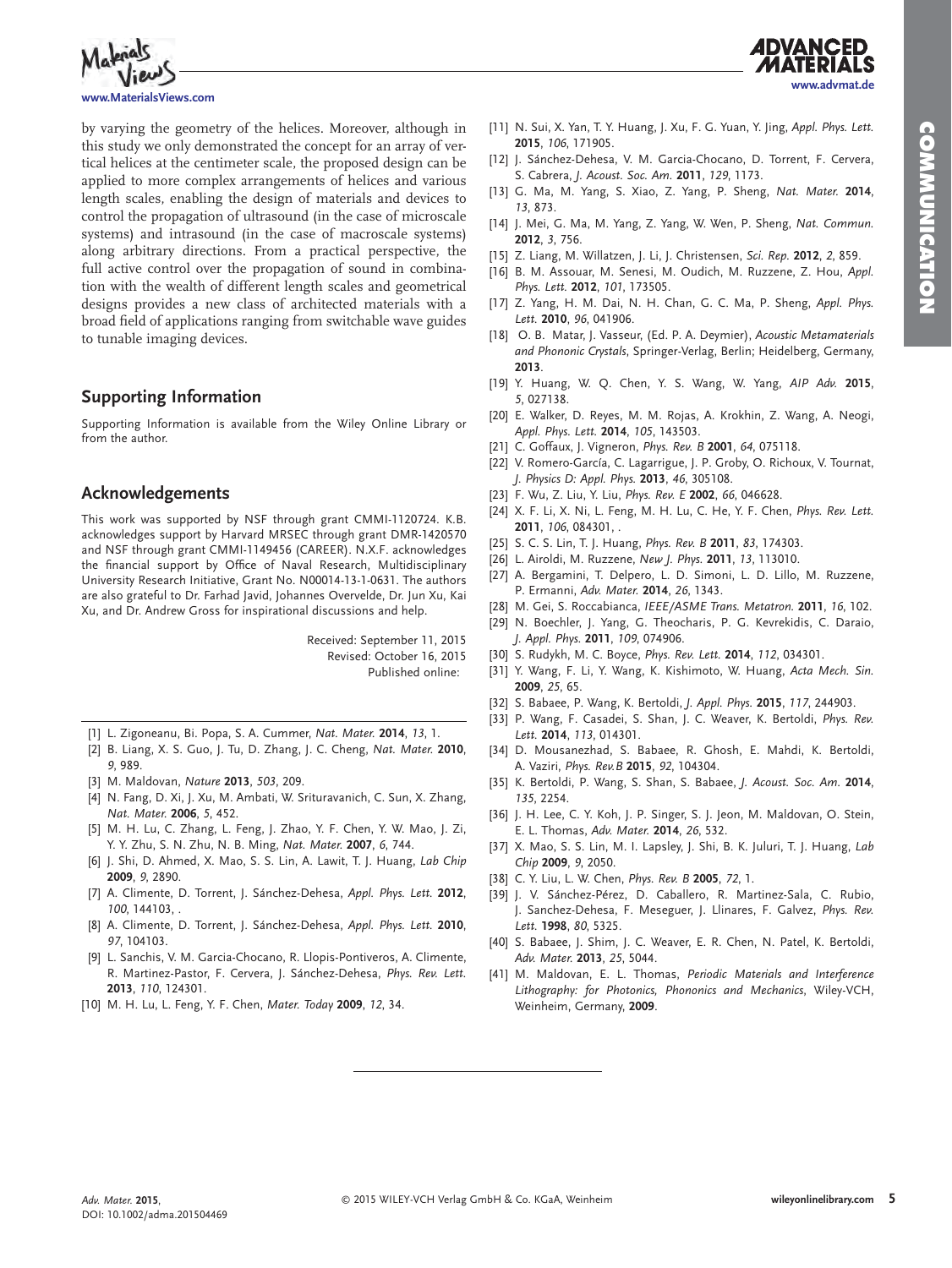Copyright WILEY-VCH Verlag GmbH & Co. KGaA, 69469 Weinheim, Germany, 2015.

# **ADVANCED<br>MATERIALS**

# Supporting Information

for *Adv. Mater.,* DOI: 10.1002/adma.201504469

Harnessing Deformation to Switch On and Off the Propagation of Sound

*Sahab Babaee, Nicolas Viard, Pai Wang, Nicholas X. Fang, and Katia Bertoldi\**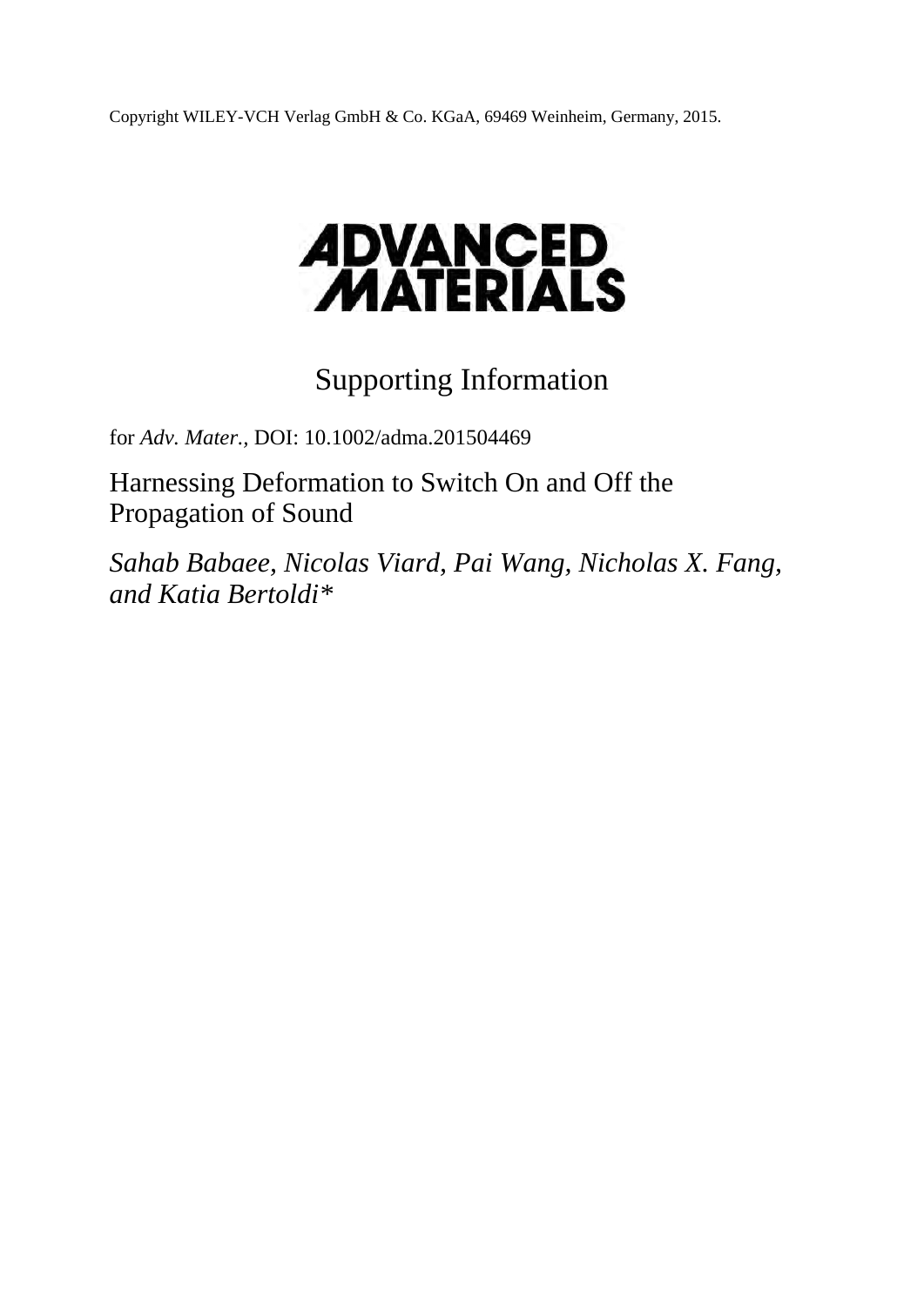## Supporting Information Harnessing deformation to switch on and off the propagation of sound

Sahab Babaee<sup>1</sup>, Nicolas Viard<sup>2</sup>, Pai Wang<sup>1</sup>, Nicholas X. Fang<sup>2</sup>, and Katia Bertoldi<sup>1,3</sup>

<sup>1</sup> Harvard John A. Paulson School of Engineering and Applied Sciences, Harvard University, Cambridge, MA 02138

<sup>2</sup>Department of Mechanical Engineering, Massachusetts Institute of Technology, Cambridge, MA 02139 <sup>3</sup>Kavli Institute, Harvard University, Cambridge, MA 02138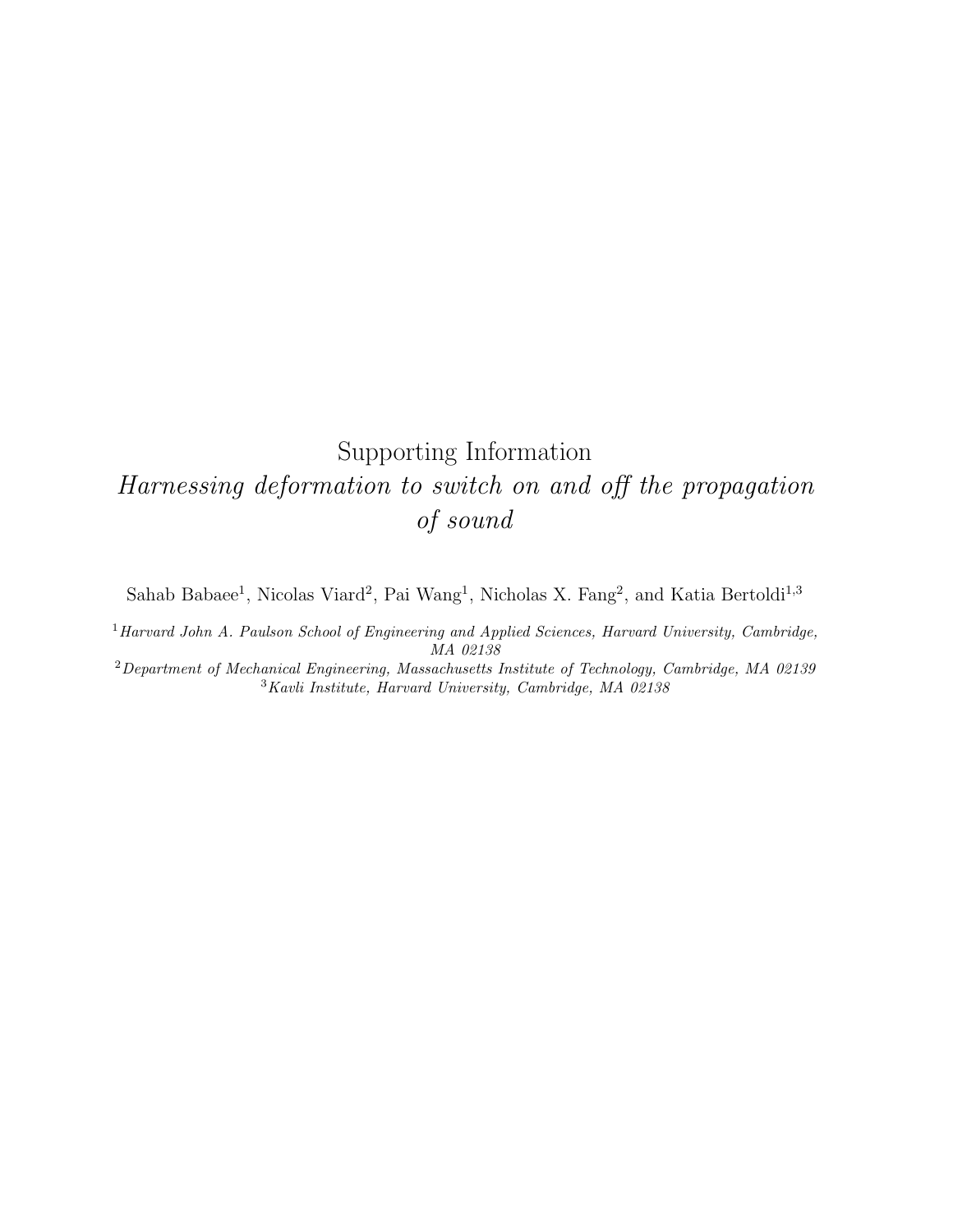#### <span id="page-7-1"></span>S1 Fabrication

A silicone-based rubber (commercial name: Elite Double 32, Zhermack) with material density  $\rho = 965 \, kg/m^3$  is used to cast the experimental specimen. The material properties are measured through tensile testing up to a true strain of 0.60 and no hysteresis is found during loading and unloading. The constitute behavior is accurately captured by a nearly-incompressible (i.e. Poisson ratio  $\nu_0 = 0.4999$  Yeoh hyperelastic model [\[1\]](#page-19-0), whose strain energy is given by

$$
W = \sum_{i=1}^{3} C_{i0} (\bar{I}_1 - 3)^i + \frac{(J-1)^{2i}}{D_i},
$$
\n(S1)

where  $C_{10} = 131 kPa$ ,  $C_{20} = 0 kPa$ ,  $C_{30} = 3.5 kPa$ ,  $D_1 = D_2 = D_3 = 1.54 GPa^{-1}$ . Moreover,  $\bar{I}_1 = \text{tr} \left[ \text{dev} \left( \mathbf{F}^T \mathbf{F} \right) \right]$  and  $J = \text{det} \mathbf{F}$ , where **F** is the deformation gradient. Note that the initial shear modulus( $G_0$ ) and bulk modulus( $K_0$ ) at zero strain are related to two of the Yeoh model parameters as  $G_0 = 2 C_{10} = 0.26 MPa$ ,  $K_0 = 2/D_1 = 1.3 GPa$ , so that the speed of propagating longitudinal waves through the undeformed homogeneous rubber is  $c<sub>L</sub> = 1160 m/s$ .

To manufacture the helices a molding approach is used. First, a mold is fabricated from Rigid Opaque Vero blue plastic material (product number RGD840, Objet) using a 3-D printer (Connex500, *Objet*) to cast a helix (see Figure  $S1(a)$ ). Before replication, a releasing agent (SMOOTH-ON universal mold release) is sprayed on to the mold to easily de-mold and separate the cured rubber helix from the plastic mold. The casted mixture is first placed in vacuum for degassing and is allowed to set at room temperature for curing. The single helices fabricated to study their static response (i.e. deformation) are comprised of 9.2 loops (both ends are cut flat - see Figure [S1\(](#page-7-0)b)) with rectangular cross-section of  $13 \, mm \times 6.5 \, mm$ , inner diameter  $D_{0,in} = 15.6 \, mm$ , outer diameter  $D_0 = 28.6 \, mm$ , and pitch  $P_0 = 16.25 \, mm$ .

To fabricate the acoustic metamaterial shown in Figure 1 of the main text, we manufacture 36 elastomeric helices and arrange them to form a  $6 \times 6$  two-dimensional square lattice with centerto-center distance  $A_0 = 32.5 \, mm$ . Note that all helices are cut to comprise only 3 loops (so that their height in the undeformed configuration is  $H_0 = 40$  mm) before building the specimen. The helices are then attached to two acrylic plates on the top and bottom using *Cyberbond* Apollo 2240 adhesive. We use four nylon bolts/nuts placed at the corners of the plates to immobilize the specimen at strain level of interest (Figure [S2\(](#page-8-0)a)). The dimension of the specimen at  $\epsilon = 0$ (i.e. undeformed configuration) is Height  $\times$  Width  $\times$  Depth = 40  $\times$  195  $\times$  195 mm.



<span id="page-7-0"></span>Figure S1: Fabrication. (a) 3-D printed plastic mold, and (b) elastomeric helix manufactured using the mold and casting approach.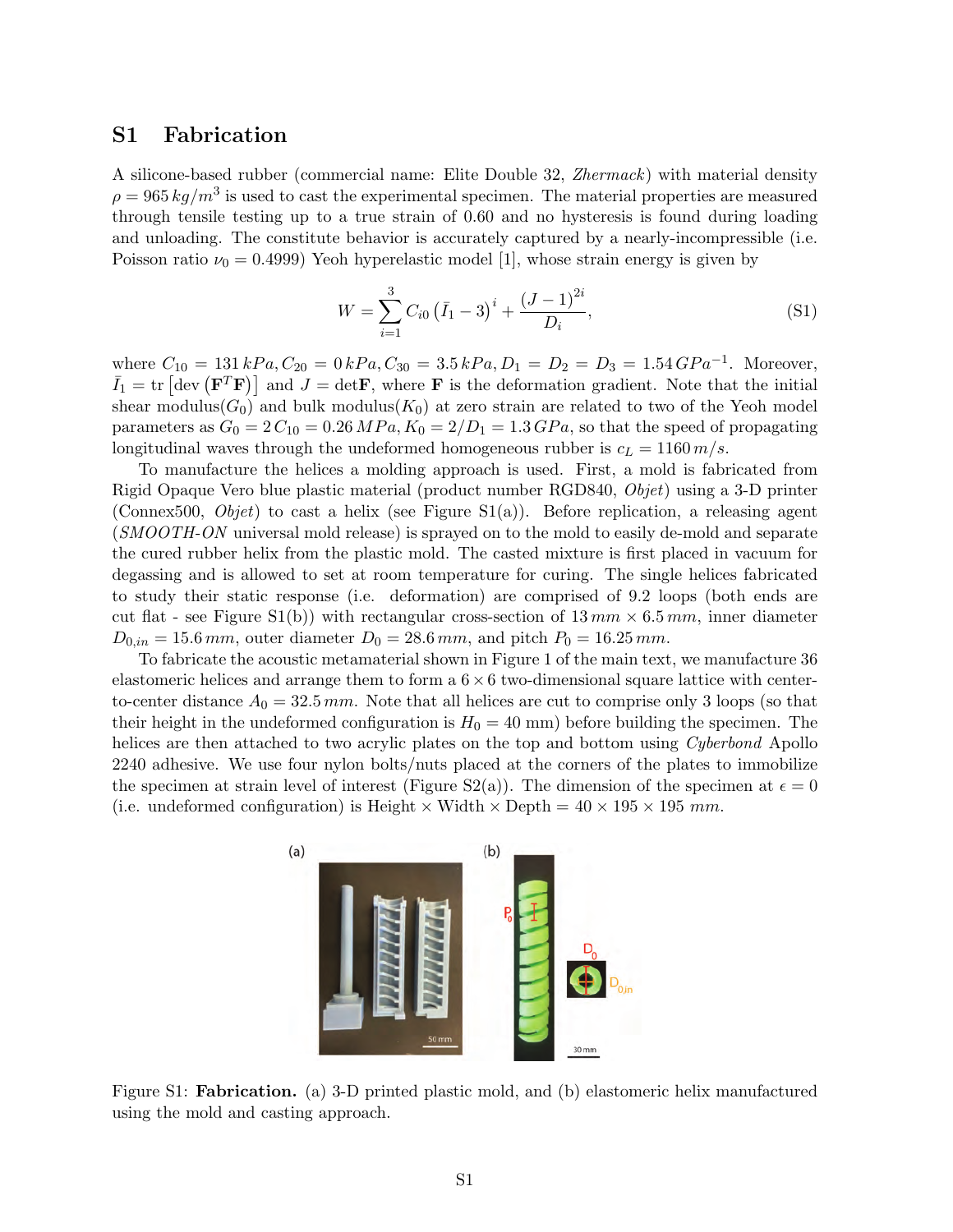#### S2 Testing

We measure the propagation of sound waves through the metamaterial at two levels of applied deformation,  $\epsilon = 0$  and  $\epsilon = 0.9$ . At the strain level of interest, we immobilize the specimen using the acrylic fixture and measure the transmission in GX direction. In all the tests we also place a 2 inch-thick closed-cell foams all around the sample to properly close it regardless of its height (Figure  $S_2(c)$ ). To excite the wave propagation through the air, we use an array of five identical loudspeakers (Vifa OT19NC00-04, 3/4 inch diameter)(Figure S2(b)) placed along one of the faces of the sample. The loudspeakers provide a frequency sweep input signal (duration 1 second), whose frequency content is controlled with a MATLAB script (spanning from 500 Hz to 12 kHz). On the opposite face of the sample we then record the amplitude of the scattered pressure waves,  $\phi(t)$ , with a PCB microphone and pre-amplifier (model 378B02, PCB). Note that the transmission in air,  $\phi_{air}(t)$ , through the acrylic plates surrounded by foams without the helices, is also recorded. Finally, the normalized transmission spectra reported in Figure 3 in the main text are calculated as

$$
T(f) = 20 \log_{10} \left( \left\| \frac{\hat{\phi}(f)}{\hat{\phi}_{air}(f)} \right\| \right)
$$

where  $\hat{\phi}(f)$  and  $\hat{\phi}_{air}(f)$  are the Fourier transforms of the transmission through the sample and the transmission through air, respectively. Note that each curve shown in Figure 3 is based on the average of 20 measurements.



<span id="page-8-0"></span>Figure S2: Testing. (a) Front-view image of the fabricated metamaterial at  $\epsilon = 0$ . (b) Position of loudspeakers in the experimental set-up. (c) Experimental set-up without the metamaterial used to measure the transmission through air.

#### S3 Analytical model for the deformation of an helix

In this Section we present a simple analytical model to predict the effect of the applied strain,  $\epsilon$ , on the morphology of a helix. In particular, we first investigate how  $\epsilon$  affects its pitch P and outer diameter D, and then determine the effect of such deformation on the solid volume fraction  $\psi$  of the metamaterial.

We start by noting that the deformed configuration of the helix is described by the vector function

$$
\mathbf{r}(\theta) = (x(\theta), y(\theta), z(\theta)) = \left(\frac{D}{2}\cos\theta, \frac{D}{2}\sin\theta, \frac{P}{2\pi}\theta\right). \tag{S2}
$$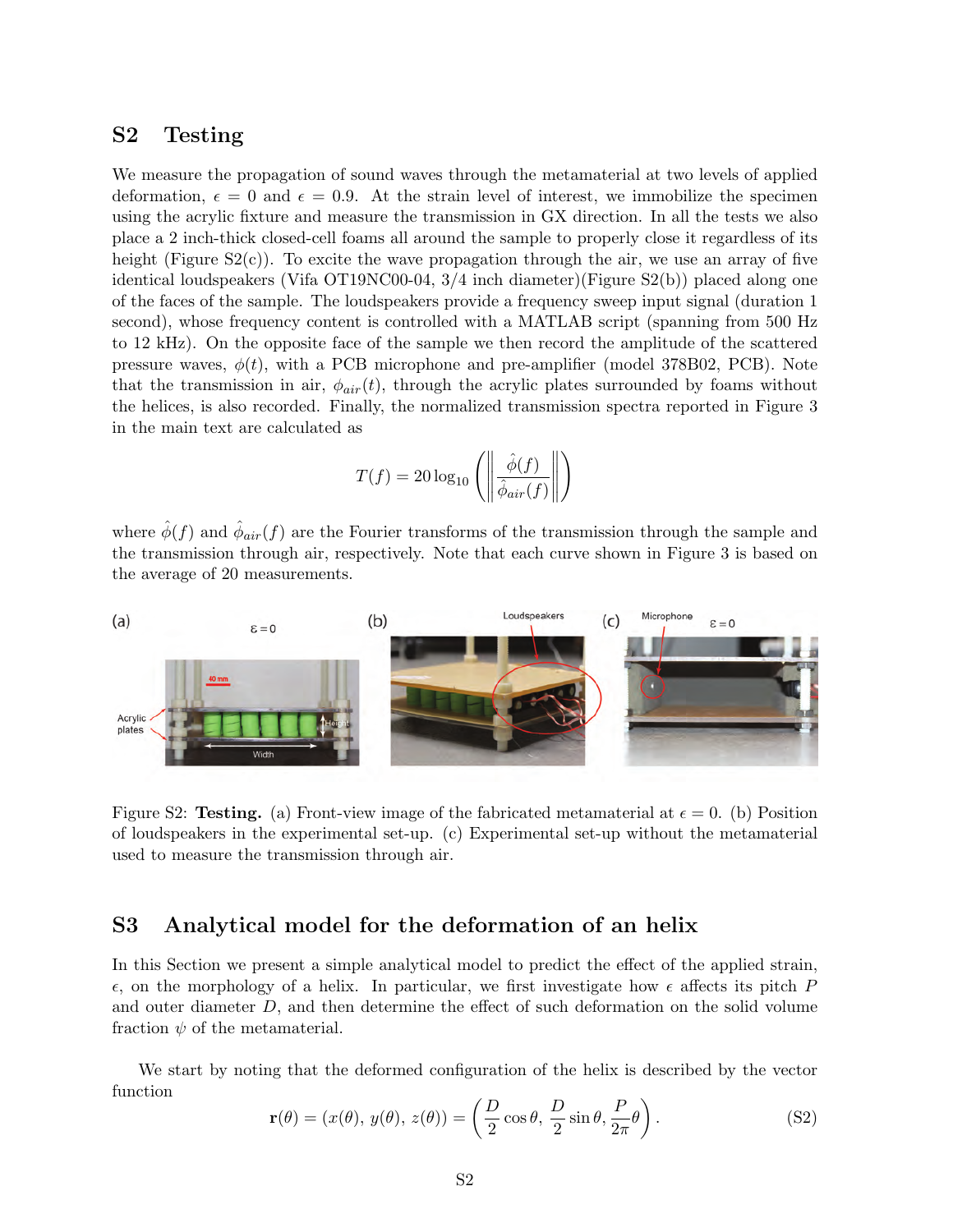Assuming  $P_0$  the pitch of an helix composed of N loops in the undeformed configuration (i.e. at  $\epsilon = 0$ , it is easy to see that at  $\epsilon = 0$  the height of the helix is given by

<span id="page-9-0"></span>
$$
H_0 = N P_0,\tag{S3}
$$

while under an applied strain  $\epsilon$  we have

<span id="page-9-1"></span>
$$
H(\epsilon) = NP = (1 + \epsilon) H_0. \tag{S4}
$$

Note that for the sake of simplicity, we have assumed that the pitch remains constant along the helix, a condition that is violated in the presence of gravity. Substitution of Eq. [\(S3\)](#page-9-0) into Eq. [\(S4\)](#page-9-1) yields the evolution of the pitch as a function of the applied strain

$$
P = (1 + \epsilon)P_0. \tag{S5}
$$

To obtain the diameter of the helix in the deformed configuration  $(D)$ , we first calculate the length of one loop of the helix both in the deformed configuration

$$
L = \int_0^{2\pi} \sqrt{\left(\frac{\mathrm{d}x}{\mathrm{d}\theta}\right)^2 + \left(\frac{\mathrm{d}y}{\mathrm{d}\theta}\right)^2 + \left(\frac{\mathrm{d}z}{\mathrm{d}\theta}\right)^2} \,\mathrm{d}\theta = \sqrt{\pi^2 D^2 + P^2},\tag{S6}
$$

and in the undeformed configuration

$$
L_0 = \sqrt{\pi^2 D_0^2 + P_0^2}.\tag{S7}
$$

Next, we assume that the helix is inextensible (i.e.  $L = L_0$ ), so that

$$
\sqrt{\pi^2 D_0^2 + P_0^2} = \sqrt{\pi^2 D^2 + P^2},\tag{S8}
$$

from which D is obtained as

$$
D = D_0 \sqrt{1 - \left(\frac{P_0}{\pi D_0}\right)^2 \epsilon (\epsilon + 2)}.
$$
 (S9)

In particular, for the helix manufactured for this study (characterized by  $P_0 = 13$  mm and  $D_0 = 28.6$  mm) we have

$$
D = 28.6\sqrt{1 - 0.021\epsilon(\epsilon + 2)}\,mm.\tag{S10}
$$

Finally, we focus on the metamaterial and consider a square array of helices with centerto-center distance  $A_0 = 32.5$  mm. It is easy to see that the change in pitch induced by the applied strain significantly alters the solid volume fraction of the system. Since in this study we focus on pressure waves propagating in the air surrounding the helices, in the undeformed configuration each helix can be considered as a solid cylinder and the solid volume fraction of the metamaterial can be obtained as

$$
\psi_0 = \frac{V_{cylinder}}{V_{unit cell}} = \frac{\pi D_0^2}{4A_0^2}.
$$
\n(S11)

However, as the applied deformation is increased, the cylinders transform into helices and the air originally inside their internal cavity connects to the surrounding fluid, reducing the solid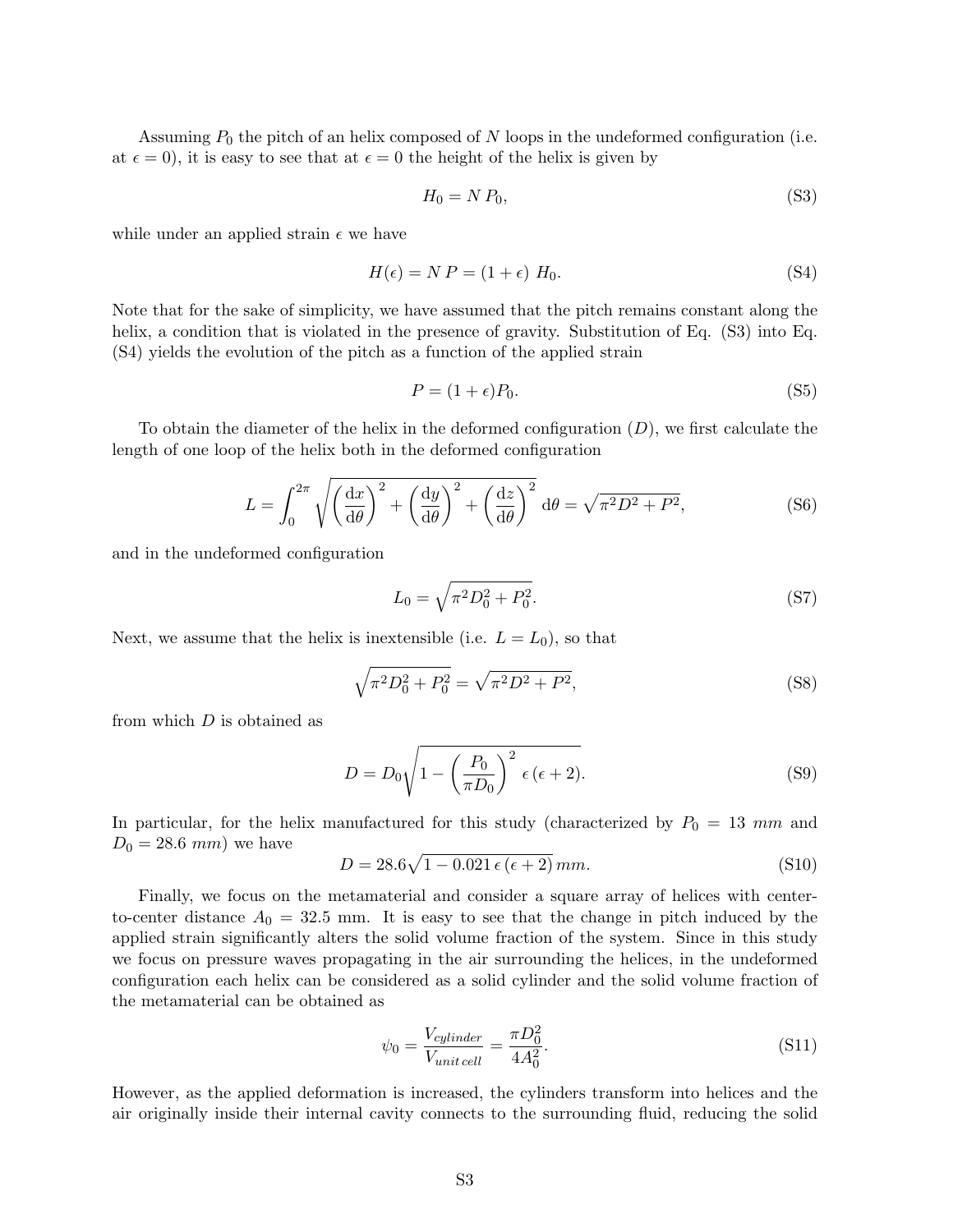volume fraction of the metamaterial. Therefore, for  $\epsilon > 0$  the solid volume fraction can be calculated as

$$
\psi = \frac{V_{helix}}{V_{unit\,cell}} = \frac{V_{helix}}{A_0^2 H_0 (1 + \epsilon)}.\tag{S12}
$$

Since the helices are made of an incompressible material (rubber), their volume is preserved during deformation and can be easily calculated as

$$
V_{helix} = \frac{\pi}{4} (D_0^2 - D_{0,in}^2) H_0,
$$
\n(S13)

where  $D_{0,in}$  is the inner diameter of the helix in the undeformed configuration (i.e. at  $\epsilon = 0$ ). Thus, the solid volume fraction of the metamaterial under an applied strain  $\epsilon$  is simply given by

$$
\psi = \frac{\pi (D_0^2 - D_{0,in}^2)}{4A_0^2 (1 + \epsilon)}.
$$
\n(S14)

#### S4 Numerical Simulations

All the numerical simulations are carried out using the commercial Finite Element package Abaqus/Standard (SIMULIA, Providence, RI). In particular we conduct two different types of simulations:  $(i)$  static analysis to investigate the effect of the applied deformation on the shape of the helix;  $(ii)$  Bloch wave analysis to investigate the propagation of small-amplitude acoustic waves in the metamaterial under different levels of deformation.

#### S4.1 Static analysis

Static analyses are performed to capture the deformed configuration of the helices under an applied strain  $\epsilon$ , accounting for the effect of gravity. The FE model of a single helix with the same geometric and material properties as the fabricated one is constructed using quadratic solid elements (Abaqus element type C3D10M with a mesh seed size of  $1 \, mm$ ). Moreover, the response of the material is captured using the Yeoh hyperelastic model described in Section [S1.](#page-7-1) In the simulations we apply a vertical displacement  $u = \epsilon H_0$  to the top face of the helix, while constraining the motion of the bottom face. We then monitor the effect of the applied deformation on the pitch and outer diameter. Snapshots of the meshed undeformed and deformed (at  $\epsilon = 0.9$ ) helix are shown in Figure [S3.](#page-11-0)

#### S4.2 Bloch wave analysis

The propagation of sound waves within the acoustic metamaterial is first investigated numerically by considering a square array of helices of infinite extent, characterized by a prismatic unit cell (i.e. minimum unit identified in the periodic structure which includes both the helix and the surrounding air) spanned by the lattice vectors  $\mathbf{a}_1 = [A_0, 0, 0], \mathbf{a}_2 = [0, A_0, 0],$  and  $\mathbf{a}_3 = [0, 0, P]$ , as shown in Figure [S4\(](#page-12-0)b). Thus, any spatial function field,  $\phi(\mathbf{x})$ , in the infinite periodic structure satisfies the condition:

$$
\phi(\mathbf{x} + \mathbf{T}) = \phi(\mathbf{x}),\tag{S15}
$$

where

$$
\mathbf{T} = t_1 \mathbf{a}_1 + t_2 \mathbf{a}_2 + t_3 \mathbf{a}_3, \tag{S16}
$$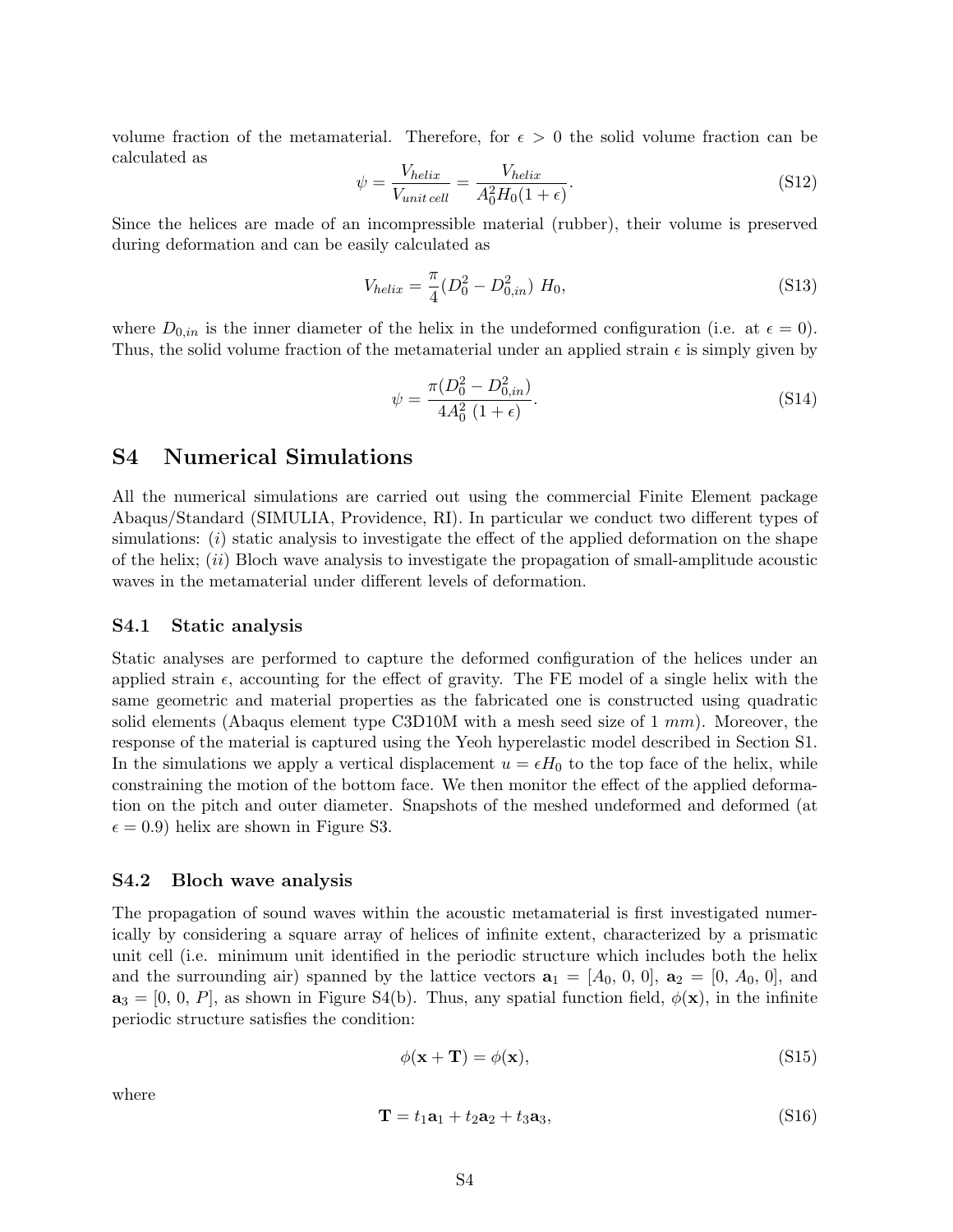

<span id="page-11-0"></span>Figure S3: Numerical images of a single helix. Front and isometric views of (a) the undeformed and (b) highly deformed (i.e.  $\epsilon = 0.9$ ) configuration as obtained from the static analysis.

 $t_1$ ,  $t_2$ , and  $t_3$  being arbitrary integers.

The analysis to obtain the dispersion relation of the propagating waves in the periodic structure at different levels of applied deformation consists of two steps: (Step 1) we apply statically the desired level of deformation to the unit cell; (Step 2) we calculate the dispersion relation of the propagating waves for the deformed unit cell.

Step 1. We mesh the unit cell (comprising only one loop of the helix) using quadratic solid element (Abaqus element type C3D10M) and applied statically the desired level of deformation. To this end, we apply periodic boundary conditions along the axial direction, so that the displacements of each pair of nodes periodically located on the top and bottom faces of the unit cell are related as

$$
u_x^t - u_x^b = 0, \qquad u_y^t - u_y^b = 0, \qquad u_z^t - u_z^b = \epsilon (Z^t - Z^b), \tag{S17}
$$

where the superscripts  $t$  and  $b$  refer to quantities associated to nodes on the top and bottom surfaces and Z denotes the position in z-direction of a node in the undeformed configuration. Then, a non-linear static step is performed to deform the unit cell by applying the desired value of strain  $\epsilon$ .

Step 2. We investigate the dynamic response of the metamaterial and conduct frequency domain wave propagation analysis on the deformed the unit cell at different levels of applied deformation, focusing on the propagation of waves in the xy-plane. In particular, we change the elements of the deformed unit cell obtained through Step 1 into acoustic elements (Abaqus element type AC3D10M), and mesh also the surrounding air in the unit cell using the same type of elements (for the air we assume density  $\rho_{air} = 1.2 \ kg/m^3$  and speed of sound  $c_{L,air} = 343 \ m/s$ ).

Next, we apply to the faces of the deformed unit cell Bloch-type boundary conditions of the form

<span id="page-11-1"></span>
$$
p(\mathbf{x} + \mathbf{r}) = p(\mathbf{x}) \exp(i\mathbf{k} \cdot \mathbf{r}),
$$
\n(S18)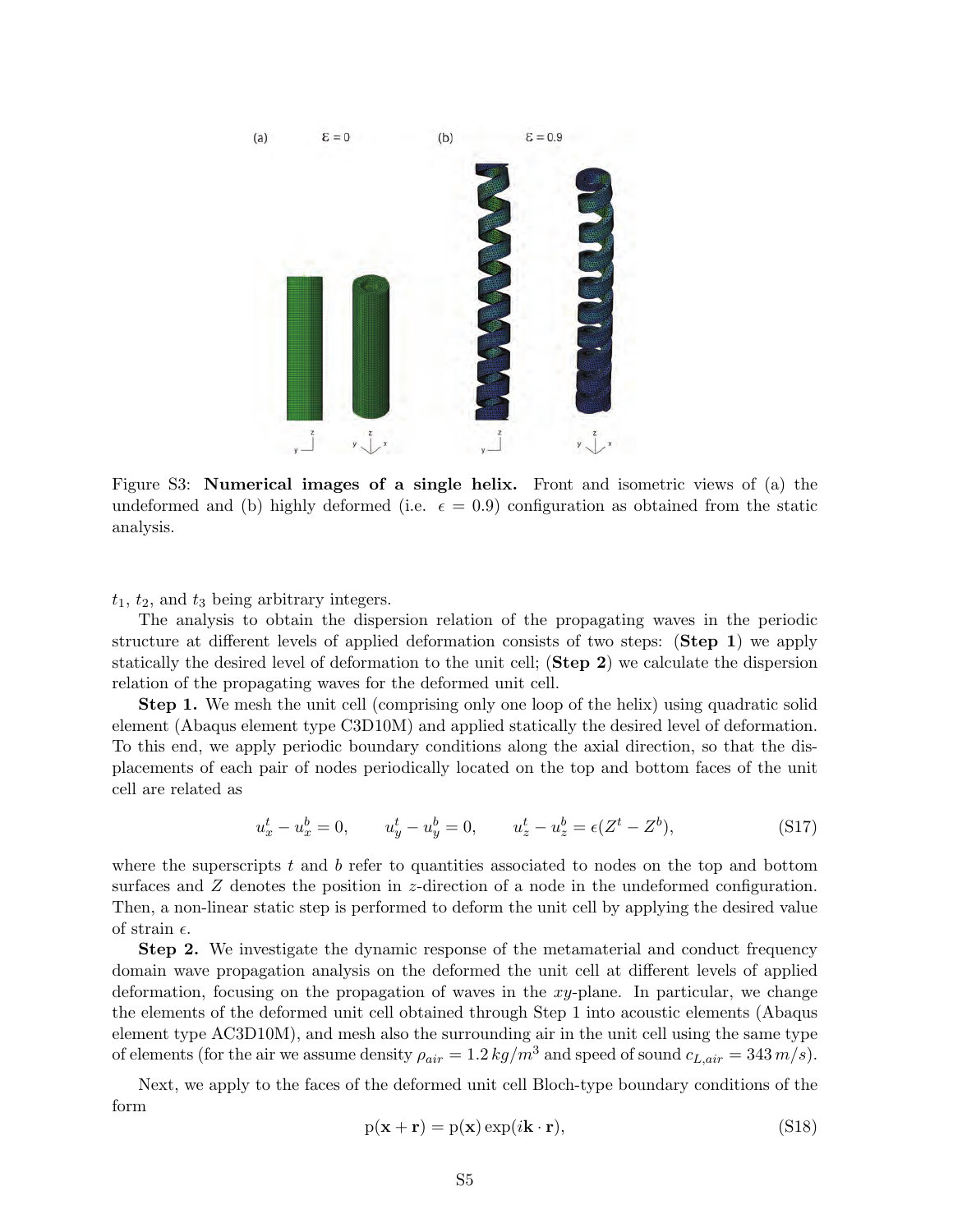

<span id="page-12-0"></span>Figure S4: **Bloch wave analysis.** (a) Undeformed configuration ( $\epsilon = 0$ ): oblique and top views of the unit cell as obtained from Step 1 (static analysis) and of that used for Step 2 (Bloch analysis); (b) Deformed configuration ( $\epsilon = 0.9$ ): oblique and top views of the unit cell as obtained from Step 1 (static analysis) and of that used for Step 2 (Bloch analysis); (c) corresponding point lattice in reciprocal space showing the first Brillioun zone (the area inside the yellow square) and the *irreducible Brillioun zone* (red GXM triangle) for square arrangement of helices.  $\mathbf{b}_1$  and b<sup>2</sup> are the reciprocal lattice vectors.

where p is the acoustic pressure,  $x$  is the position of a node in the deformed configuration and r denotes the distance in the current configuration between a pair of nodes periodically located on the boundary. Moreover,  $k$  is the Bloch-wave vector lying in the reciprocal space. Since most commercial finite element packages do not support the complex-valued pressure introduced by [\(S18\)](#page-11-1), following Aberg and Gudmundson [\[2\]](#page-19-1) we split any complex-valued spatial function  $\phi(\mathbf{x})$ into a real and an imaginary part

<span id="page-12-1"></span>
$$
\phi(\mathbf{x}) = \phi(\mathbf{x})^{re} + i\phi(\mathbf{x})^{im}.
$$
\n(S19)

The problem is then solved using two identical finite element meshes for the unit cell, one for the real part and the other for the imaginary part, coupled by

$$
p^{re}(\mathbf{x} + \mathbf{r}) = p^{re}(\mathbf{x})\cos(\mathbf{k} \cdot \mathbf{r}) - p^{im}(\mathbf{x})\sin(\mathbf{k} \cdot \mathbf{r}),
$$
\n
$$
p^{im}(\mathbf{x} + \mathbf{r}) = p^{re}(\mathbf{x})\sin(\mathbf{k} \cdot \mathbf{r}) + p^{im}(\mathbf{x})\cos(\mathbf{k} \cdot \mathbf{r}).
$$
\n(S20)

Operationally, in our numerical simulations we use a user defined multiple point constraint (MPC) subroutine to implement Eqs. [\(S20\)](#page-12-1).

Finally, focusing on the propagation of small-amplitude waves, we solve the frequency-domain acoustic wave equation [\[3\]](#page-19-2)

$$
\nabla \cdot \left(\frac{1}{\rho} \nabla \mathbf{p}\right) = -\frac{1}{\rho c_L^2} (\omega(\mathbf{k}))^2 \mathbf{p},\tag{S21}
$$

using a perturbation method to obtain the dispersion relations  $\omega = \omega(\mathbf{k})$ . Note that, since the reciprocal lattice is also periodic, we can restrict the wave vectors  $\bf{k}$  to a certain region of the reciprocal space called the first Brillioun zone [\[4\]](#page-19-3)(indicated by the yellow square in Figure  $S_4(c)$ ). In addition, we may further reduce the domain to the *irreducible Brillioun zone*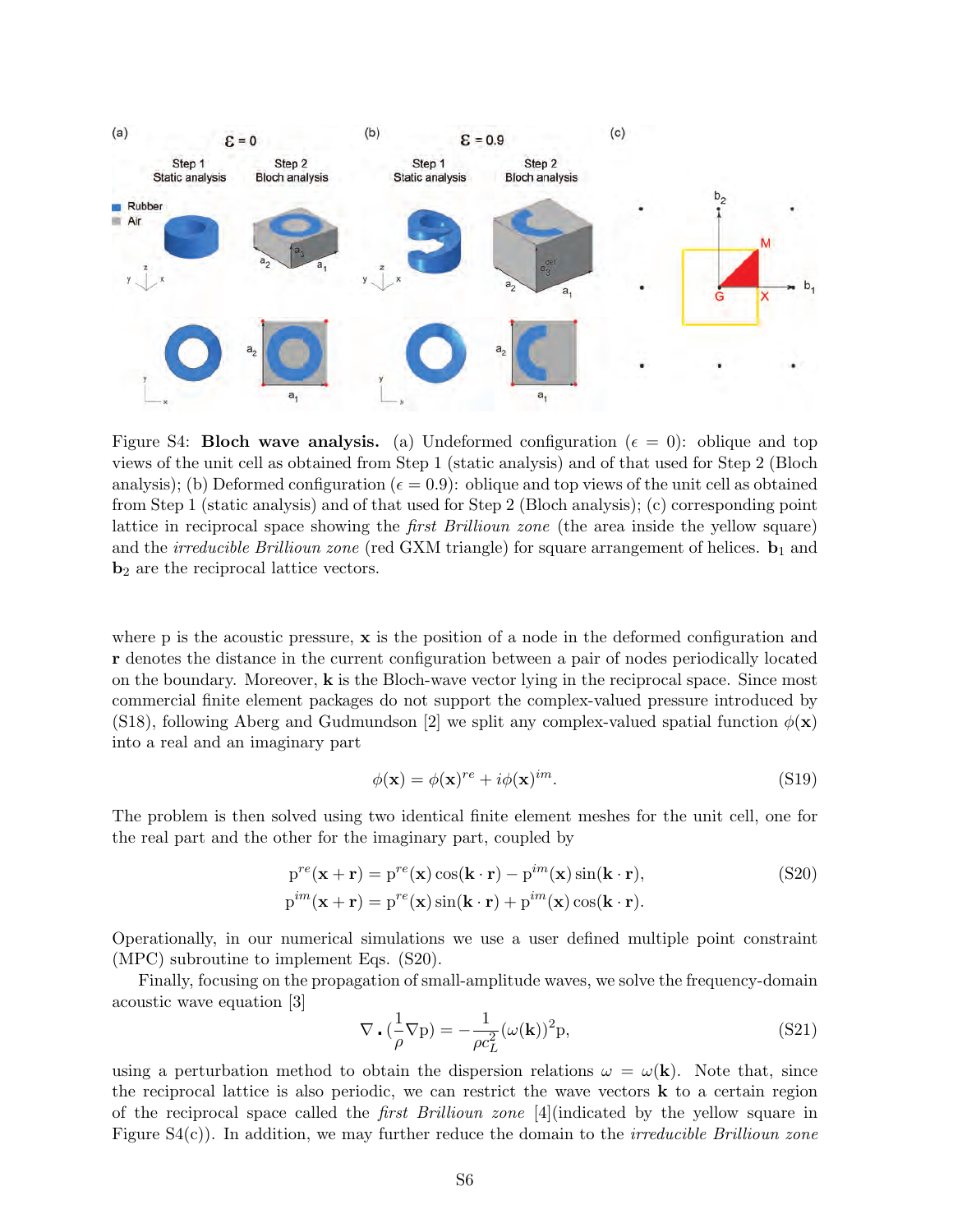$(IBZ)$  (red triangle GXM in Figure  $S4(c)$ ) by taking advantage of reflectional and rotational symmetries [\[3\]](#page-19-2). Operationally, the band gaps are identified by checking all the eigen-frequencies  $\omega(\mathbf{k})$  for **k** vectors on the perimeter of the IBZ. The band gaps, defined as frequencies range in which the propagation of the waves is forbidden, are obtained by the frequency ranges within no  $\omega(\mathbf{k})$  exist. Numerically, a discrete set of **k** vectors on the perimeter of the IBZ needs to be chosen for the band gap calculations. For the simulations presented in this paper, twenty uniformly-spaced points on each edge of the IBZ are considered.

Finally, we note that, given the large contrast in material properties between rubber and air, dispersion relations identical to those shown in the paper are obtained also for simplified models in which the elastomeric helix is modeled as a cavity and perfectly-reflecting boundary conditions are assumed at the interface (see Figure S5 ).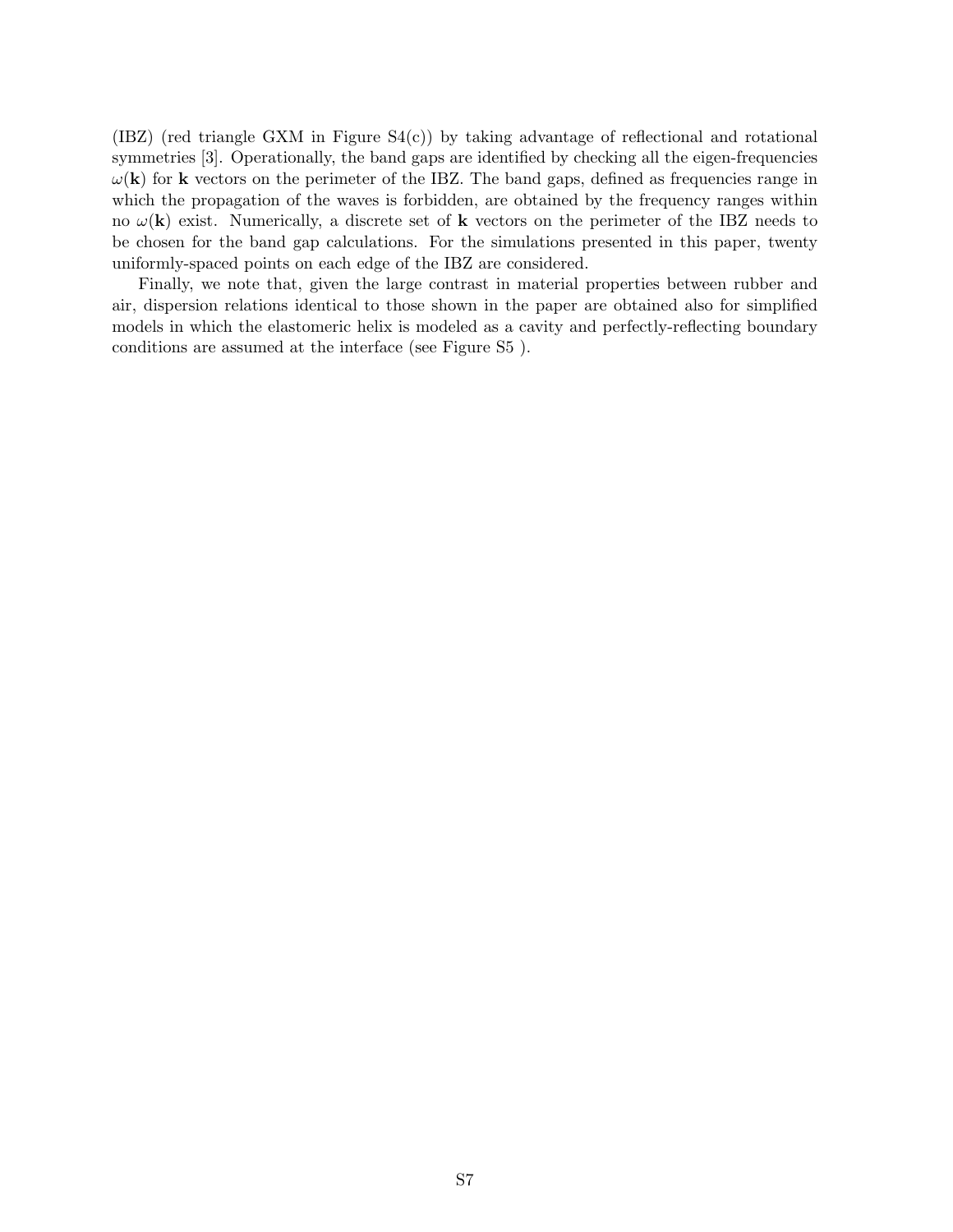### S5 Additional Results



Figure S5: Effect of the applied deformation on the dispersion relations for the fabricated structure. Dispersion relations calculated at different levels of applied deformation. At each level of deformation the dispersion plots on the left (in blue) are obtained from models that comprise both the elastomeric helix and the surrounding air, while the dispersion plots on the right (in grey) are obtained from simplified models in which the elastomeric helix is modeled as a cavity and perfectly-reflecting boundary conditions are assumed at the interface. The results are reported at different levels of strains (a)  $\epsilon = 0$ , (b)  $\epsilon = 0.05$ , (c)  $\epsilon = 0.28$ , (d)  $\epsilon = 0.40$ , (e)  $\epsilon = 0.80$ , and (f)  $\epsilon = 0.92$  under uniaxial tension. The insets show the configuration of helices at the corresponding levels of applied strains. The metamaterial comprises a square array of helices with initial outer diameter  $D_0 = 28.6$  mm, pitch  $P_0 = 13$  mm, rectangular cross-section of  $13 \times 6.5$  mm, and lattice spacing  $A_0 = 32.5$  mm.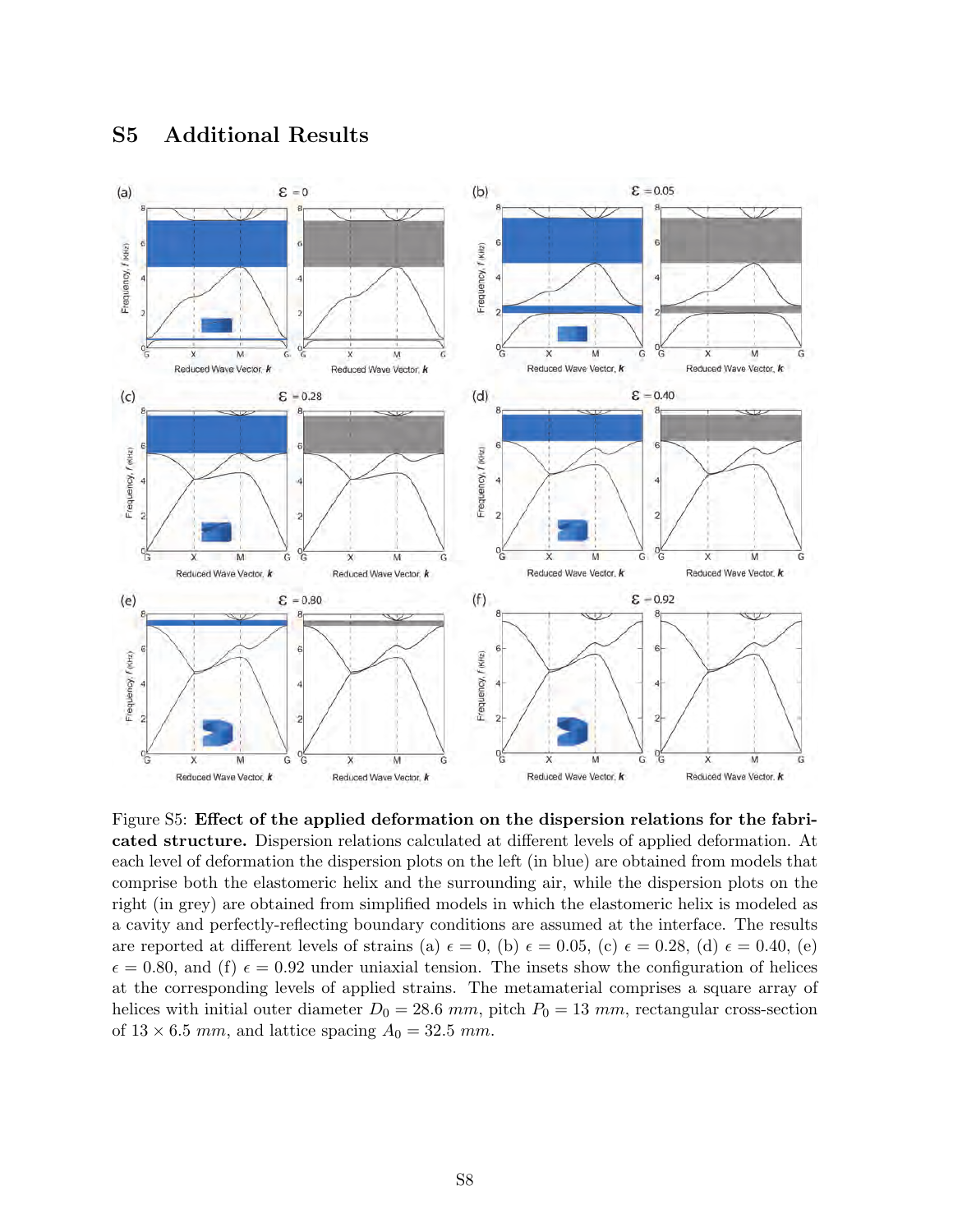

Figure S6: Evolution of band gap frequency as a function of the applied deformation for the fabricated structure. The metamaterial comprises a square array of helices with initial outer diameter  $D_0 = 28.6$  mm, pitch  $P_0 = 13$  mm, rectangular cross-section of 13  $\times$  $6.5\ mm,$  and lattice spacing  $A_0=32.5\ mm.$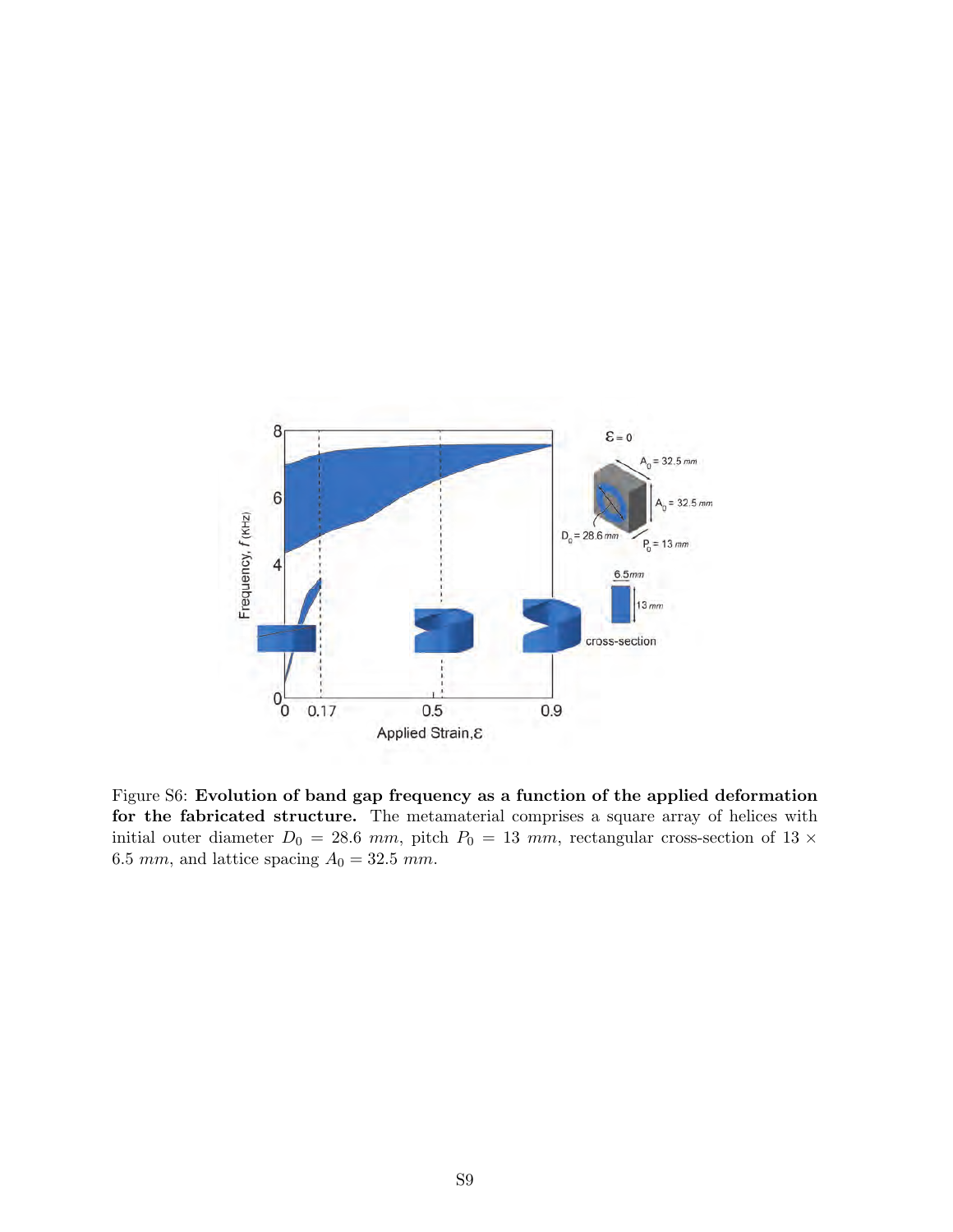

Figure S7: Effect of the helix geometry on the the dynamic response of the metama**terial.** (a) Effect of the cross section dimensions  $h = P_0$  and  $t = (D_0 - D_{0,in})/2$  on the amount of strain needed to fully suppress the band gaps  $(\varepsilon_c)$  for a square array of helices with fixed initial outer diameter  $D_0 = 28.6$  mm and lattice spacing  $A_0 = 32.5$  mm. The orange star and blue hexagon markers indicate configurations characterized by the lowest and highest values of  $\varepsilon_c$ , respectively. (b, c) Evolution of band gap frequency as a function of the applied deformation for the two configurations characterized by the lowest and highest values of  $\varepsilon_c$ . These two designs are defined by (b)  $t = 1.6$  mm and  $h = 3.2$  mm, and (c)  $t = 14.3$  mm and  $h = 19.5$  mm, both with initial outer diameter  $D_0 = 28.6$  mm and lattice spacing  $A_0 = 32.5$  mm. The insets show the evolution of the solid volume fraction as function of the applied strain.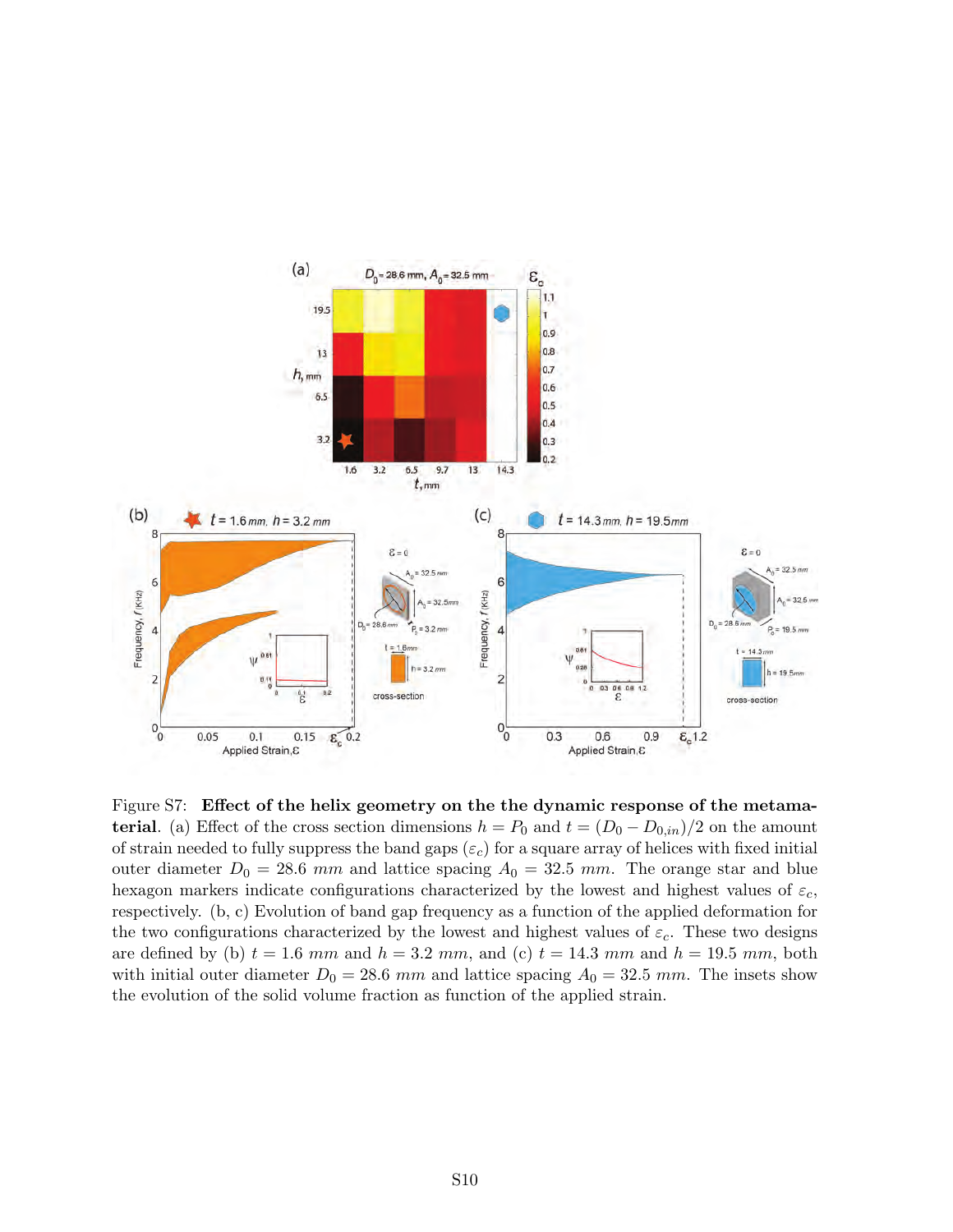

Figure S8: Effect of the applied deformation on the dispersion relations of a triangular array of helices. Dispersion relations calculated at different levels of applied deformation. The results are reported at different levels of strains (a)  $\epsilon = 0$ , (b)  $\epsilon = 0.05$ , (c)  $\epsilon = 0.28$ , (d)  $\epsilon = 0.53$ , (e)  $\epsilon = 0.80$ , and (f)  $\epsilon = 1.30$  under uniaxial tension. The insets show the configuration of helices at the corresponding levels of applied strains. The metamaterial comprises a triangular array of helices with initial outer diameter  $D_0 = 28.6$  mm, pitch  $P_0 = 13$  mm, rectangular cross-section of  $13 \times 6.5$  mm, and lattice spacing  $A_0 = 32.5$  mm.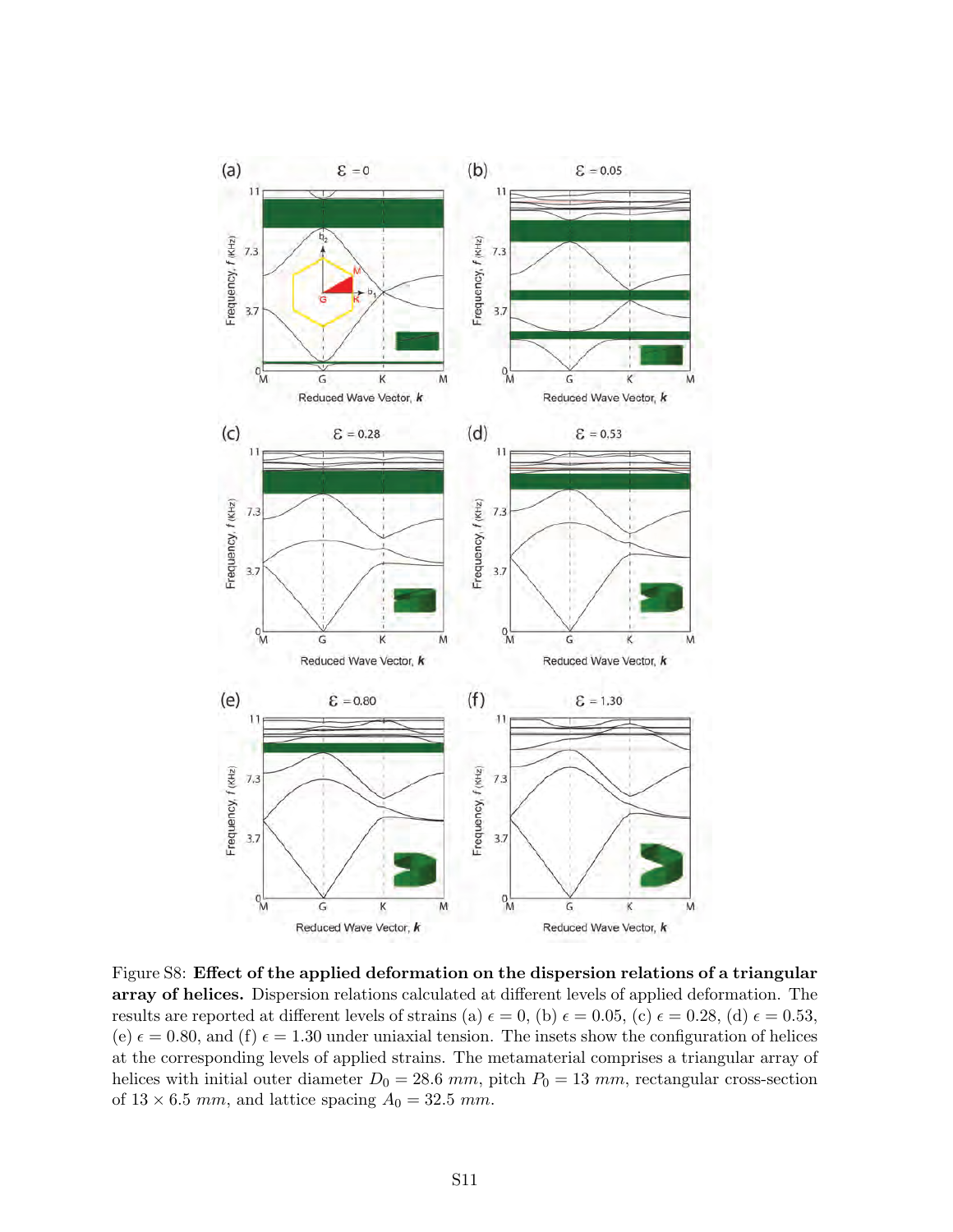

Figure S9: Effect of the applied deformation on the dispersion relations of a square array of helices. Dispersion relations calculated at different levels of applied deformation. The results are reported at different levels of strains (a)  $\epsilon = 0$ , (b)  $\epsilon = 0.05$ , (c)  $\epsilon = 0.25$ , (d)  $\epsilon = 0.45$ , (e)  $\epsilon = 1.1$ , and (f)  $\epsilon = 1.5$  under uniaxial tension. The insets show the configuration of helices at the corresponding levels of applied strains. The metamaterial comprises a square array of helices with initial outer diameter  $D_0 = 48$  mm, pitch  $P_0 = 24$  mm, rectangular cross-section of  $24 \times 2$  mm, and lattice spacing  $A_0 = 50$  mm.